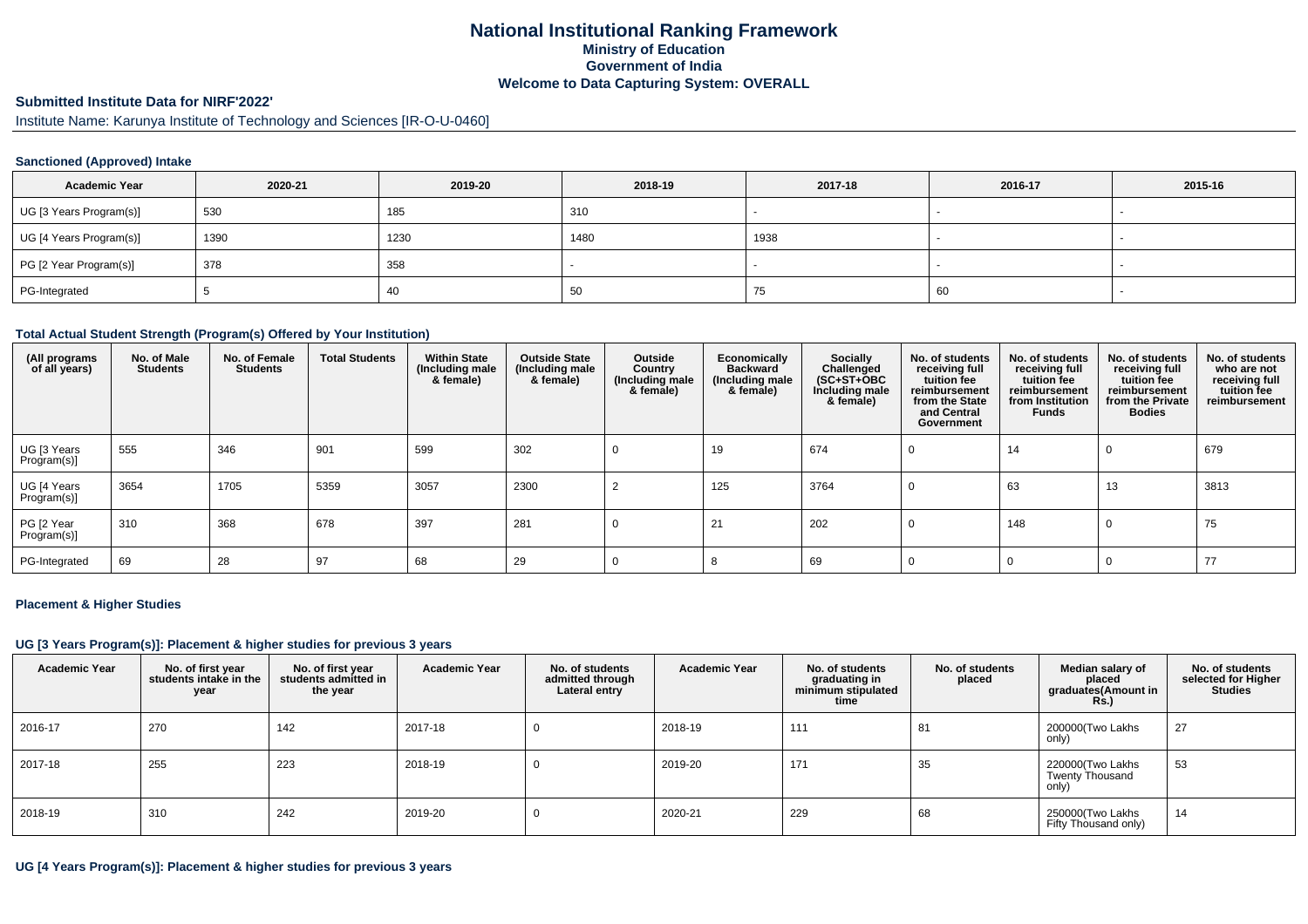| <b>Academic Year</b> | No. of first year<br>students intake in the<br>year | No. of first year<br>students admitted in<br>the year | <b>Academic Year</b> | No. of students<br>admitted through<br>Lateral entry | <b>Academic Year</b> | No. of students<br>graduating in<br>minimum stipulated<br>time | No. of students<br>placed | Median salary of<br>placed<br>graduates(Amount in<br><b>Rs.)</b> | No. of students<br>selected for Higher<br><b>Studies</b> |
|----------------------|-----------------------------------------------------|-------------------------------------------------------|----------------------|------------------------------------------------------|----------------------|----------------------------------------------------------------|---------------------------|------------------------------------------------------------------|----------------------------------------------------------|
| 2015-16              | 1650                                                | 1633                                                  | 2016-17              | 50                                                   | 2018-19              | 1471                                                           | 1121                      | 240000(Two Lakhs<br>Forty Thousand only)                         | 171                                                      |
| 2016-17              | 1650                                                | 1470                                                  | 2017-18              | 36                                                   | 2019-20              | 1371                                                           | 943                       | 300000(Three Lakhs<br>only)                                      | 152                                                      |
| 2017-18              | 1938                                                | 1886                                                  | 2018-19              | 36                                                   | 2020-21              | 1742                                                           | 959                       | 240000(Two Lakhs<br>Forty Thousand only)                         | 123                                                      |

# **PG [2 Years Program(s)]: Placement & higher studies for previous 3 years**

| <b>Academic Year</b> | No. of first year<br>students intake in the<br>year | No. of first vear<br>students admitted in<br>the year | <b>Academic Year</b> | No. of students graduating in minimum<br>stipulated time | No. of students<br>placed | Median salary of<br>placed<br>graduates(Amount in<br><b>Rs.)</b> | No. of students<br>selected for Higher<br><b>Studies</b> |
|----------------------|-----------------------------------------------------|-------------------------------------------------------|----------------------|----------------------------------------------------------|---------------------------|------------------------------------------------------------------|----------------------------------------------------------|
| 2017-18              | 465                                                 | 403                                                   | 2018-19              | 378                                                      | 232                       | 240000(Two Lakhs<br>Forty Thousand only)                         | 35                                                       |
| 2018-19              | 320                                                 | 250                                                   | 2019-20              | 237                                                      | 83                        | 300000(Three Lakhs<br>only)                                      | 16                                                       |
| 2019-20              | 358                                                 | 324                                                   | 2020-21              | 314                                                      | 149                       | 240000(Two Lakhs<br>Forty Thousand only)                         | 25                                                       |

# **PG-Integrated [5 Years Program(s)]: Placement & higher studies for previous 3 years**

| <b>Academic Year</b> | No. of first year<br>students intake in the<br>year | No. of first year<br>students admitted in<br>the year | <b>Academic Year</b> | No. of students graduating in minimum<br>stipulated time | No. of students<br>placed | Median salary of<br>placed<br>graduates(Amount in<br><b>Rs.)</b> | No. of students<br>selected for Higher<br><b>Studies</b> |
|----------------------|-----------------------------------------------------|-------------------------------------------------------|----------------------|----------------------------------------------------------|---------------------------|------------------------------------------------------------------|----------------------------------------------------------|
| 2014-15              | 60                                                  | 47                                                    | 2018-19              | 26                                                       | 15                        | 220000(Two Lakhs<br><b>Twenty Thousand</b><br>only)              |                                                          |
| 2015-16              | 60                                                  | 30                                                    | 2019-20              | 24                                                       |                           | 240000(Two Lakhs<br>Forty Thousand only)                         | G                                                        |
| 2016-17              | 60                                                  | 21                                                    | 2020-21              | 17                                                       |                           | 180000(One Lakh<br>Eighty Thousand only)                         |                                                          |

## **Ph.D Student Details**

| Ph.D (Student pursuing doctoral program till 2020-21 Students admitted in the academic year 2020-21 should not be entered here.) |         |         |         |  |  |
|----------------------------------------------------------------------------------------------------------------------------------|---------|---------|---------|--|--|
| <b>Total Students</b>                                                                                                            |         |         |         |  |  |
| Full Time<br>187                                                                                                                 |         |         |         |  |  |
| Part Time<br>407                                                                                                                 |         |         |         |  |  |
| No. of Ph.D students graduated (including Integrated Ph.D)                                                                       |         |         |         |  |  |
|                                                                                                                                  | 2020-21 | 2019-20 | 2018-19 |  |  |
| Full Time                                                                                                                        | 13      | 21      | 29      |  |  |
| Part Time<br>63<br>29<br>35                                                                                                      |         |         |         |  |  |
| PG (Student pursuing MD/MS/DNB program till 2020-21 Students admitted in the academic year 2021 - 22 should not be entered here) |         |         |         |  |  |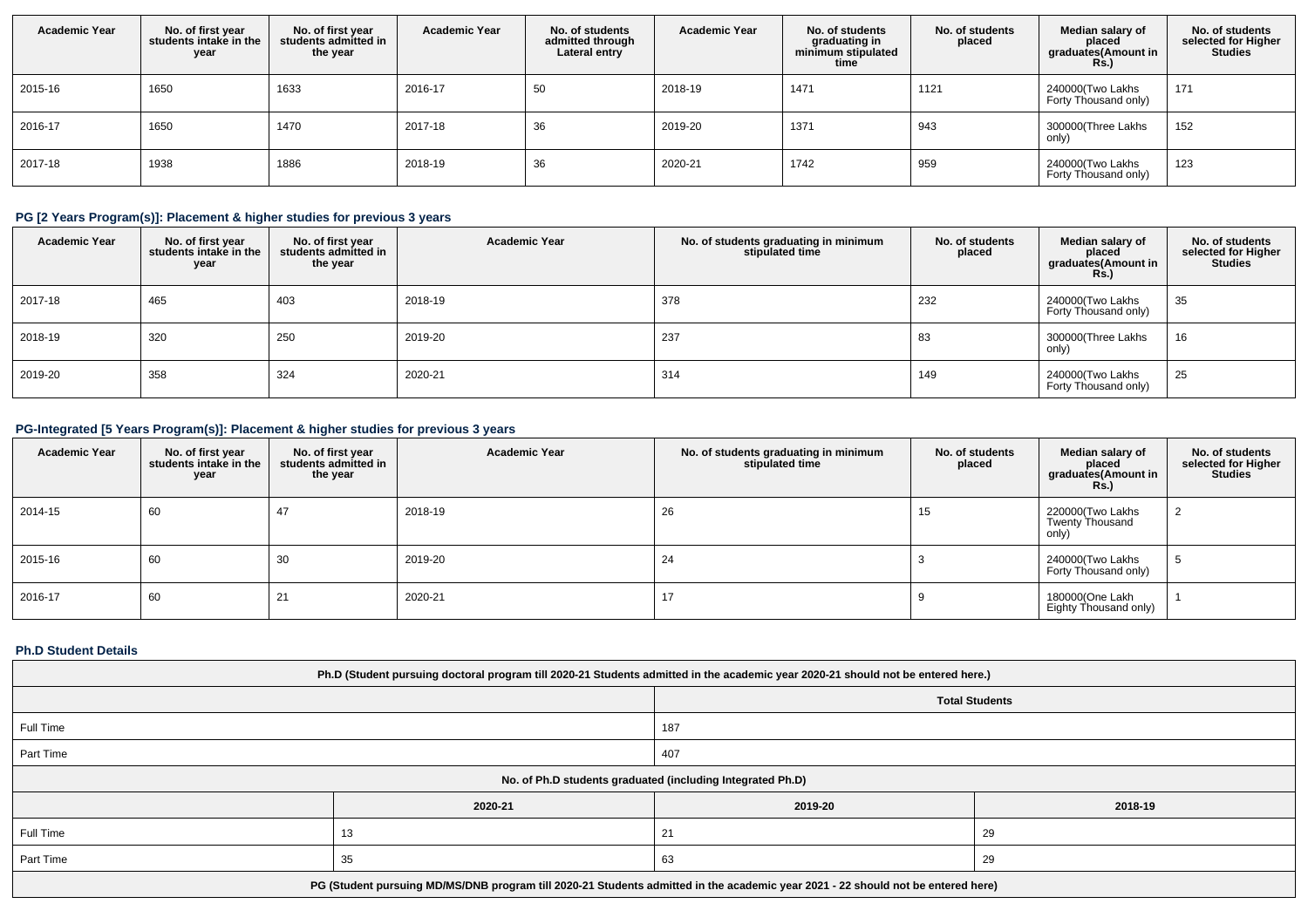| No. of students Graduating in PG (MD/MS/DNB) program |  |  |  |  |
|------------------------------------------------------|--|--|--|--|
| 2020-21<br>2019-20<br>2018-19                        |  |  |  |  |
| $\Omega$                                             |  |  |  |  |

#### **Online Education**

| 1. Does all programs/courses were completed on time.                                                        |     | Yes                                                                                                                                                                                                                                                                                                                                                                                                                                                                                                                                                                                                                                                                                                                                                                                                                                                                                                                                                                                                                                                                                                                                                                                                                                                                                                                                                                                                                                                                                                                                                                                                                                                                                                                                                                                                                                                                                                                                                                                                                                                                                                                                                                                                                                                                                                                                                                                                                                                                                                                                                                                                                                                                                                                                                                                                                                                                                                                                                                                                                                                                                                                                                                                                                                                                                                                                                                             |    |  |
|-------------------------------------------------------------------------------------------------------------|-----|---------------------------------------------------------------------------------------------------------------------------------------------------------------------------------------------------------------------------------------------------------------------------------------------------------------------------------------------------------------------------------------------------------------------------------------------------------------------------------------------------------------------------------------------------------------------------------------------------------------------------------------------------------------------------------------------------------------------------------------------------------------------------------------------------------------------------------------------------------------------------------------------------------------------------------------------------------------------------------------------------------------------------------------------------------------------------------------------------------------------------------------------------------------------------------------------------------------------------------------------------------------------------------------------------------------------------------------------------------------------------------------------------------------------------------------------------------------------------------------------------------------------------------------------------------------------------------------------------------------------------------------------------------------------------------------------------------------------------------------------------------------------------------------------------------------------------------------------------------------------------------------------------------------------------------------------------------------------------------------------------------------------------------------------------------------------------------------------------------------------------------------------------------------------------------------------------------------------------------------------------------------------------------------------------------------------------------------------------------------------------------------------------------------------------------------------------------------------------------------------------------------------------------------------------------------------------------------------------------------------------------------------------------------------------------------------------------------------------------------------------------------------------------------------------------------------------------------------------------------------------------------------------------------------------------------------------------------------------------------------------------------------------------------------------------------------------------------------------------------------------------------------------------------------------------------------------------------------------------------------------------------------------------------------------------------------------------------------------------------------------------|----|--|
| 2. Measures taken to complete the syllabus of courses and programs.                                         |     | The academic calendar of KITS was prepared well in advance and UG and PG classes started on 3rd August 2020 and I year<br>UG classes on 9th September 2020, strictly following the Institution Calendar and the guidelines of UGC and TN State<br>Government from in the context of Covid-19 Pandemic. The faculty were available in the Head Quarters duri<br>under report in order to ensure efficient and uninterrupted teaching and learning process. The faculty members prepared all<br>lecture materials for online classes on time and uploaded the same before the commencement of the classes. The lecture plans<br>were drawn-up by each faculty and lecture materials uploaded much before the commencement of classes. The quality of lecture<br>materials were scrutinized by a committee of Deans and Heads. The Executive Committee reviewed the progress with regard to<br>the syllabus modules completed and uploaded as per schedule and also the efficiency of online platform, attendance of students<br>and timely conduct of AI proctored online internal assessments and end semester examinations. The end semester examinations<br>were held strictly as per schedule in December 2020 for the odd semester and May 2021 for the even semester. Three online<br>internal assessments were conducted in a frequency of 25 days in a semester and the Deans of the Schools monitored and<br>ensured that the syllabus portion prescribed for each internal assessment was completed on time. Online feedback from students<br>are obtained after every class and reviewed. In every 30 days, feedback from students on online classes were obtained by the<br>Heads of the Departments and remedial measures suggested, if necessary, to complete the syllabi on time. KITS has evolved an<br>in-house online platform for teaching with unique features such as course-wise enrolment of students online, create classes,<br>monitor attendance, upload lecture materials, record classes and upload videos, conduct quizzes and assignments and use of<br>online tools such as Wooclap, Kahoot, Quizlet etc for efficient teaching and learning. KITS also developed an in-house online platform for examination (KEP) with Lockdown Browser and Respondus Monitor software with AI remo<br>papers uploaded reflect Bloom's Taxonomy and Course Outcomes. 40855 classes were held online in the odd semester and even<br>semester respectively and 338277 online examinations conducted. Based on the experience gained from the online classes and<br>examination of the even semester of 2019-20, the system and procedures were improved upon to make it user-friendly and<br>efficient. The results were published within 10 days of the last examination and upon the approval of the Result Passing Board;<br>2397 degree certificates were awarded at the online convocation held on schedule in August 2021. All details on timely handling<br>of classes, conduct of examinations and performance of students are submitted by the faculty members as Course Files to IQAC<br>for internal and external audit. After evaluating the online teaching-learning process of KITS, QS IGUAGE awarded QS E-LEAD<br>(E-Learning Excellence in Academic Digitization) Certification to the Institution for the year 2020-21 with a score of 144/150. |    |  |
| 3. The period of delay in completion of syllabus (in months).                                               |     | $\mathbf 0$                                                                                                                                                                                                                                                                                                                                                                                                                                                                                                                                                                                                                                                                                                                                                                                                                                                                                                                                                                                                                                                                                                                                                                                                                                                                                                                                                                                                                                                                                                                                                                                                                                                                                                                                                                                                                                                                                                                                                                                                                                                                                                                                                                                                                                                                                                                                                                                                                                                                                                                                                                                                                                                                                                                                                                                                                                                                                                                                                                                                                                                                                                                                                                                                                                                                                                                                                                     |    |  |
| 4. The period of delay in conducting exams (in months).                                                     |     | $\mathbf 0$                                                                                                                                                                                                                                                                                                                                                                                                                                                                                                                                                                                                                                                                                                                                                                                                                                                                                                                                                                                                                                                                                                                                                                                                                                                                                                                                                                                                                                                                                                                                                                                                                                                                                                                                                                                                                                                                                                                                                                                                                                                                                                                                                                                                                                                                                                                                                                                                                                                                                                                                                                                                                                                                                                                                                                                                                                                                                                                                                                                                                                                                                                                                                                                                                                                                                                                                                                     |    |  |
| <b>Portal Name</b><br>No. of students offered online courses which have credit<br>transferred to transcript |     | Total no, of online courses which have credit transferred<br>Total no. of credits transferred to transcript<br>to the transcript                                                                                                                                                                                                                                                                                                                                                                                                                                                                                                                                                                                                                                                                                                                                                                                                                                                                                                                                                                                                                                                                                                                                                                                                                                                                                                                                                                                                                                                                                                                                                                                                                                                                                                                                                                                                                                                                                                                                                                                                                                                                                                                                                                                                                                                                                                                                                                                                                                                                                                                                                                                                                                                                                                                                                                                                                                                                                                                                                                                                                                                                                                                                                                                                                                                |    |  |
| Swayam                                                                                                      | 27  | 10                                                                                                                                                                                                                                                                                                                                                                                                                                                                                                                                                                                                                                                                                                                                                                                                                                                                                                                                                                                                                                                                                                                                                                                                                                                                                                                                                                                                                                                                                                                                                                                                                                                                                                                                                                                                                                                                                                                                                                                                                                                                                                                                                                                                                                                                                                                                                                                                                                                                                                                                                                                                                                                                                                                                                                                                                                                                                                                                                                                                                                                                                                                                                                                                                                                                                                                                                                              | 44 |  |
| Coursera                                                                                                    | 157 | 121<br>295                                                                                                                                                                                                                                                                                                                                                                                                                                                                                                                                                                                                                                                                                                                                                                                                                                                                                                                                                                                                                                                                                                                                                                                                                                                                                                                                                                                                                                                                                                                                                                                                                                                                                                                                                                                                                                                                                                                                                                                                                                                                                                                                                                                                                                                                                                                                                                                                                                                                                                                                                                                                                                                                                                                                                                                                                                                                                                                                                                                                                                                                                                                                                                                                                                                                                                                                                                      |    |  |
| 5. No. of courses developed and available online on Swayam platform by your institution faculty             |     | 0                                                                                                                                                                                                                                                                                                                                                                                                                                                                                                                                                                                                                                                                                                                                                                                                                                                                                                                                                                                                                                                                                                                                                                                                                                                                                                                                                                                                                                                                                                                                                                                                                                                                                                                                                                                                                                                                                                                                                                                                                                                                                                                                                                                                                                                                                                                                                                                                                                                                                                                                                                                                                                                                                                                                                                                                                                                                                                                                                                                                                                                                                                                                                                                                                                                                                                                                                                               |    |  |

# **Financial Resources: Utilised Amount for the Capital expenditure for previous 3 years**

| <b>Academic Year</b>                                                                                 | 2020-21                                                                                    | 2019-20                                                                                 | 2018-19                                                                                              |  |  |  |
|------------------------------------------------------------------------------------------------------|--------------------------------------------------------------------------------------------|-----------------------------------------------------------------------------------------|------------------------------------------------------------------------------------------------------|--|--|--|
|                                                                                                      | <b>Utilised Amount</b>                                                                     | <b>Utilised Amount</b>                                                                  | <b>Utilised Amount</b>                                                                               |  |  |  |
| Annual Capital Expenditure on Academic Activities and Resources (excluding expenditure on buildings) |                                                                                            |                                                                                         |                                                                                                      |  |  |  |
| Library                                                                                              | 10629349 (One Crore Six Lakhs Twenty Nine Thousand Three<br>Hundred and Forty Nine only)   | 5237475 (Fifty Two Lakhs Thirty Seven Thousand Four<br>Hundred and Seventy Five only)   | 13226622 (One Crore Thirty Two Lakhs Twenty Six Thousand<br>Six Hundred and Twenty Two only)         |  |  |  |
| New Equipment for Laboratories                                                                       | 41542818 (Four Crores Fifteen Lakhs Forty Two Thousand<br>Eight Hundred and Eighteen only) | 37212155 (Three Crores Seventy Two Lakhs Twelve<br>Thousand One Hundred and Fifty Five) | 38979881 (Three Crores Eighty Nine Lakhs Seventy Nine<br>Thousand Eight Hundred and Eighty One only) |  |  |  |
| <b>Engineering Workshops</b>                                                                         | 147500 (One Lakh Forty Seven Thousand Five Hundred only)                                   | 98345 (Ninety Eight Thousand Three Hundred and Forty Five<br>only)                      | 67520 (Sixty Seven Thousand Five Hundred and Twenty only)                                            |  |  |  |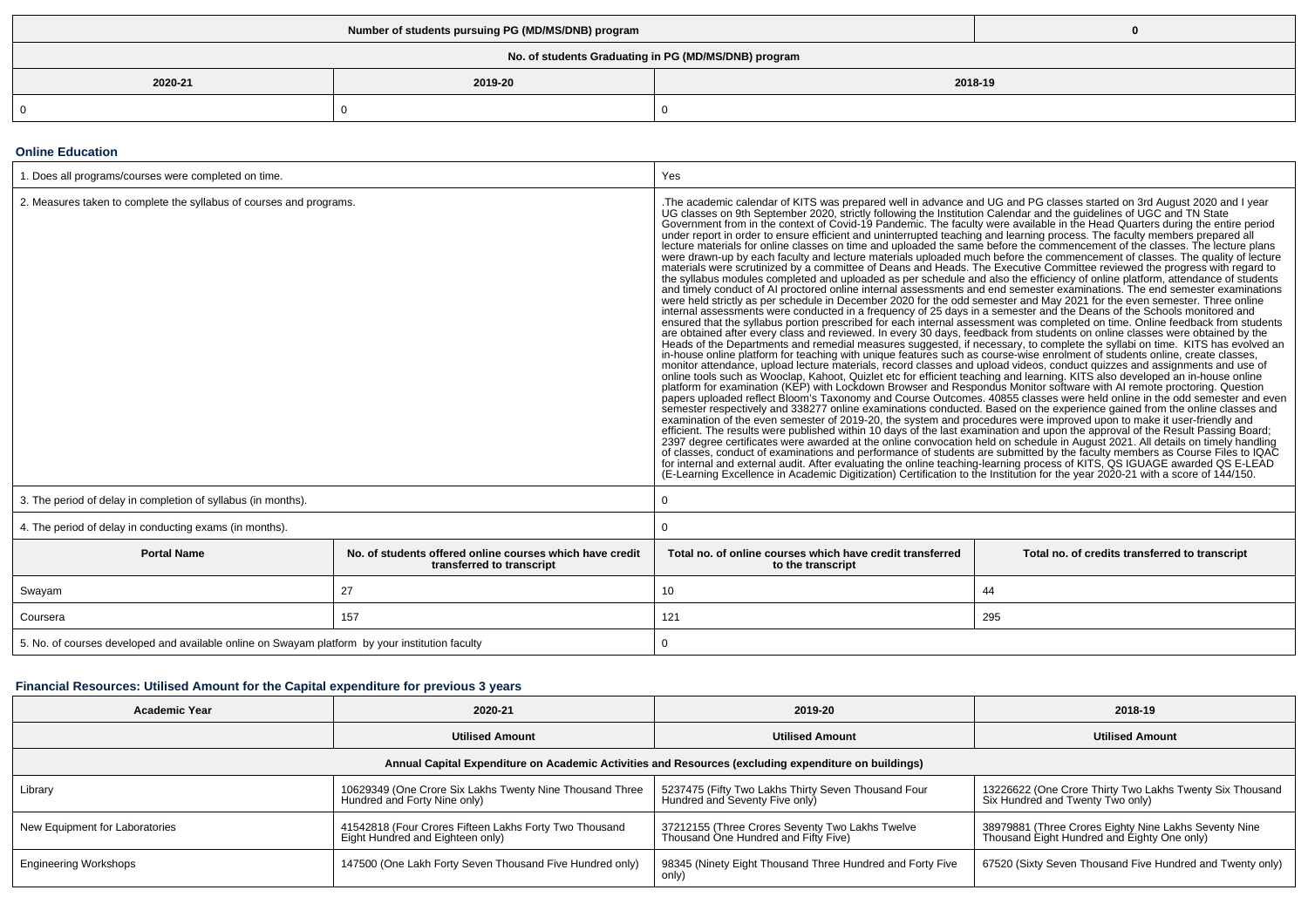| 2693584 (Twenty Six Lakhs Ninety Three<br>l Other expenditure on creation of Ca<br>…anital Assetc∶ .<br><i>(excluding</i> )<br>↑ and Eighty Four only<br>expenditure | / Eight only<br>10000F<br>Thousand Five<br>Crore :<br>e Six Hundred and Fifty F | 35970195 (Three Crores Fifty Nine Lakhs<br>s Seventv Thousand<br>d Ninety Five only' |
|----------------------------------------------------------------------------------------------------------------------------------------------------------------------|---------------------------------------------------------------------------------|--------------------------------------------------------------------------------------|
|----------------------------------------------------------------------------------------------------------------------------------------------------------------------|---------------------------------------------------------------------------------|--------------------------------------------------------------------------------------|

### **Financial Resources: Utilised Amount for the Operational expenditure for previous 3 years**

| <b>Academic Year</b>                                                                                                                                                                            | 2020-21                                                                                                 | 2019-20                                                                                                 | 2018-19                                                                                              |  |  |  |
|-------------------------------------------------------------------------------------------------------------------------------------------------------------------------------------------------|---------------------------------------------------------------------------------------------------------|---------------------------------------------------------------------------------------------------------|------------------------------------------------------------------------------------------------------|--|--|--|
|                                                                                                                                                                                                 | <b>Utilised Amount</b>                                                                                  | <b>Utilised Amount</b>                                                                                  | <b>Utilised Amount</b>                                                                               |  |  |  |
| <b>Annual Operational Expenditure</b>                                                                                                                                                           |                                                                                                         |                                                                                                         |                                                                                                      |  |  |  |
| Salaries (Teaching and Non Teaching staff)                                                                                                                                                      | 455735121 (Forty Five Crores Fifty Seven Lakhs Thirty Five<br>Thousand One Hundred and Twenty One only) | 475681792 (Forty Seven Crores Fifty Six Lakhs Eighty One<br>Thousand Seven Hundred and Ninety Two only) | 487279079 (Forty Eight Crores Seventy Two Lakhs Seventy<br>Nine Thousand and Seventy Nine only)      |  |  |  |
| Maintenance of Academic Infrastructure or consumables and<br>other running expenditures (excluding maintenance of hostels<br>and allied services, rent of the building, depreciation cost, etc) | 444502309 (Forty Four Crores Forty Five Lakhs Two Thousand<br>Three Hundred and Nine only)              | 462339048 (Forty Six Crores Twenty Three Lakhs Thirty Nine<br>Thousand and Forty Eight only)            | 457916259 (Forty Five Crores Seventy Nine Lakhs Sixteen<br>Thousand Two Hundred and Fifty Nine only) |  |  |  |
| Seminars/Conferences/Workshops                                                                                                                                                                  | 673738 (Six Lakhs Seventy Three Thousand Seven Hundred<br>and Thirty Eight only)                        | 6376046 (Sixty Three Lakhs Seventy Six Thousand and Forty<br>Six only)                                  | 7127183 (Seventy One Lakhs Twenty Seven Thousand One<br>Hundred and Eighty Three only)               |  |  |  |

### **IPR**

| Calendar year            | 2020 | 2019 | 2018 |
|--------------------------|------|------|------|
| No. of Patents Published | ັບປ  | 1 V  |      |
| No. of Patents Granted   |      |      |      |

### **Sponsored Research Details**

| <b>Financial Year</b>                    | 2020-21                                                                                | 2019-20                                                                                | 2018-19                                                  |
|------------------------------------------|----------------------------------------------------------------------------------------|----------------------------------------------------------------------------------------|----------------------------------------------------------|
| Total no. of Sponsored Projects          |                                                                                        | 40                                                                                     | 22                                                       |
| Total no. of Funding Agencies            |                                                                                        | 13                                                                                     |                                                          |
| Total Amount Received (Amount in Rupees) | 58548639                                                                               | 27946979                                                                               | 16588076                                                 |
| Amount Received in Words                 | Five Crores Eighty Five Lakhs Forty Eight Thousand Six<br>Hundred and Thirty Nine only | Two Crores Seventy Nine Lakhs Forty Six Thousand Nine<br>Hundred and Seventy Nine only | One Crore Sixty Five Lakhs Eighty Eight Thousand Seventy |

### **Consultancy Project Details**

| <b>Financial Year</b>                    | 2020-21                                                                   |                                                                                   | 2018-19                                                                 |
|------------------------------------------|---------------------------------------------------------------------------|-----------------------------------------------------------------------------------|-------------------------------------------------------------------------|
| Total no. of Consultancy Projects        | 301                                                                       | 271                                                                               | 419                                                                     |
| Total no. of Client Organizations        | 223                                                                       | 173                                                                               | 236                                                                     |
| Total Amount Received (Amount in Rupees) | 5561574                                                                   | 21273566                                                                          | 7199113                                                                 |
| Amount Received in Words                 | Fifty Five Lakhs Sixty One Thousand Five Hundred and<br>Seventy Four only | Two Crores Twelve Lakhs Seventy Three Thousand Five<br>Hundred and Sixty Six only | Seventy One Lakhs Ninety Nine Thousand One Hundred and<br>Thirteen only |

## **Executive Development Program/Management Development Programs**

| <b>Financial Year</b>                                                           | 2020-21 | 2019-20 | 2018-19 |  |
|---------------------------------------------------------------------------------|---------|---------|---------|--|
| Total no. of Executive Development Programs/ Management<br>Development Programs |         |         |         |  |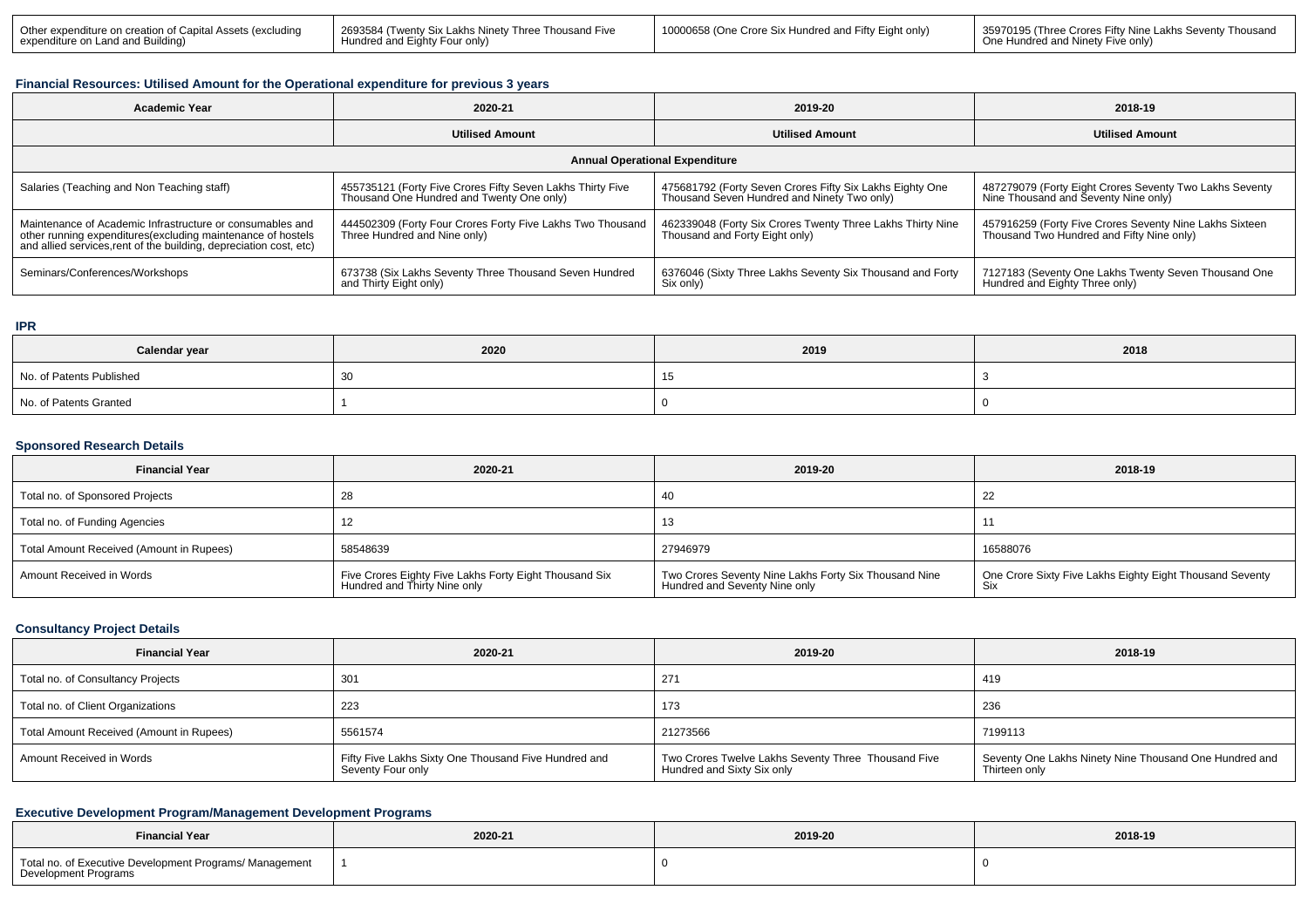| Total no. of Participants                                                         | 10                     |      |      |
|-----------------------------------------------------------------------------------|------------------------|------|------|
| Total Annual Earnings (Amount in Rupees)(Excluding Lodging<br>& Boarding Charges) | 18000                  |      |      |
| Total Annual Earnings in Words                                                    | Eighteen Thousand only | Zero | Zero |

## **PCS Facilities: Facilities of physically challenged students**

| 1. Do your institution buildings have Lifts/Ramps?                                                                                                         | Yes, more than 80% of the buildings |
|------------------------------------------------------------------------------------------------------------------------------------------------------------|-------------------------------------|
| 2. Do your institution have provision for walking aids, including wheelchairs and transportation from one building to another for<br>handicapped students? | Yes                                 |
| 3. Do your institution buildings have specially designed toilets for handicapped students?                                                                 | Yes, more than 80% of the buildings |

#### **Accreditation**

## **NBA Accreditation**

| 1. Does your institute have a valid NBA Accreditation? |                                                                                            | <b>YES</b>                    |                             |  |  |
|--------------------------------------------------------|--------------------------------------------------------------------------------------------|-------------------------------|-----------------------------|--|--|
|                                                        | Total number of programs (whose two batches have passed out) in the institution/department | Number of programs accredited |                             |  |  |
| 16                                                     |                                                                                            | 10                            |                             |  |  |
| Name of the accredited program                         | Valid from                                                                                 | Valid upto                    | <b>Accreditation Status</b> |  |  |
| M.Tech. Biotechnology                                  | 22-10-2021                                                                                 | 30-06-2024                    | Accredited for 3 years      |  |  |
| M.Tech. Computer Science & Engineering                 | 22-10-2021                                                                                 | 30-06-2024                    | Accredited for 3 years      |  |  |
| M.Tech. VLSI Design                                    | 22-10-2021                                                                                 |                               | Accredited for 3 years      |  |  |
| M. Tech. Structural Engineering                        | 22-10-2021                                                                                 | 30-06-2024                    | Accredited for 3 years      |  |  |
| B.Tech. Biotechnology                                  | 22-05-2019                                                                                 | 22-06-2022                    | Accredited for 3 years      |  |  |
| B.Tech. Computer Science & Engineering                 | 22-05-2019                                                                                 | 30-06-2022                    | Accredited for 3 years      |  |  |
| B. Tech. Electronics & Communication Engineering       | 22-05-2019                                                                                 | 30-06-2022                    | Accredited for 3 years      |  |  |
| <b>B.Tech. Civil Engineering</b>                       | 20-10-2018                                                                                 |                               | Accredited for 3 years      |  |  |
| B.Tech. Mechanical Engineering<br>20-10-2018           |                                                                                            | 30-06-2022                    | Accredited for 3 years      |  |  |
| <b>Management Studies</b>                              | 22-10-2022                                                                                 | 30-06-2024                    | Accredited for 3 years      |  |  |

#### **NAAC Accreditation**

| 1. Does your institute have a valid NAAC Accreditation? |            | YES        |             |
|---------------------------------------------------------|------------|------------|-------------|
| Valid from                                              |            | Valid upto | <b>CGPA</b> |
| 25-05-2016                                              | 24-05-2021 |            | 2.91        |

### **Faculty Details**

| Srno | Name | Age | Designation | Gender | Qualification | Experience (In<br>Months) | <b>Currently working</b><br>$\cdots$<br>with institution? | Joining Date | <b>Leaving Date</b> | <b>Association type</b> |
|------|------|-----|-------------|--------|---------------|---------------------------|-----------------------------------------------------------|--------------|---------------------|-------------------------|
|      |      |     |             |        |               |                           |                                                           |              |                     |                         |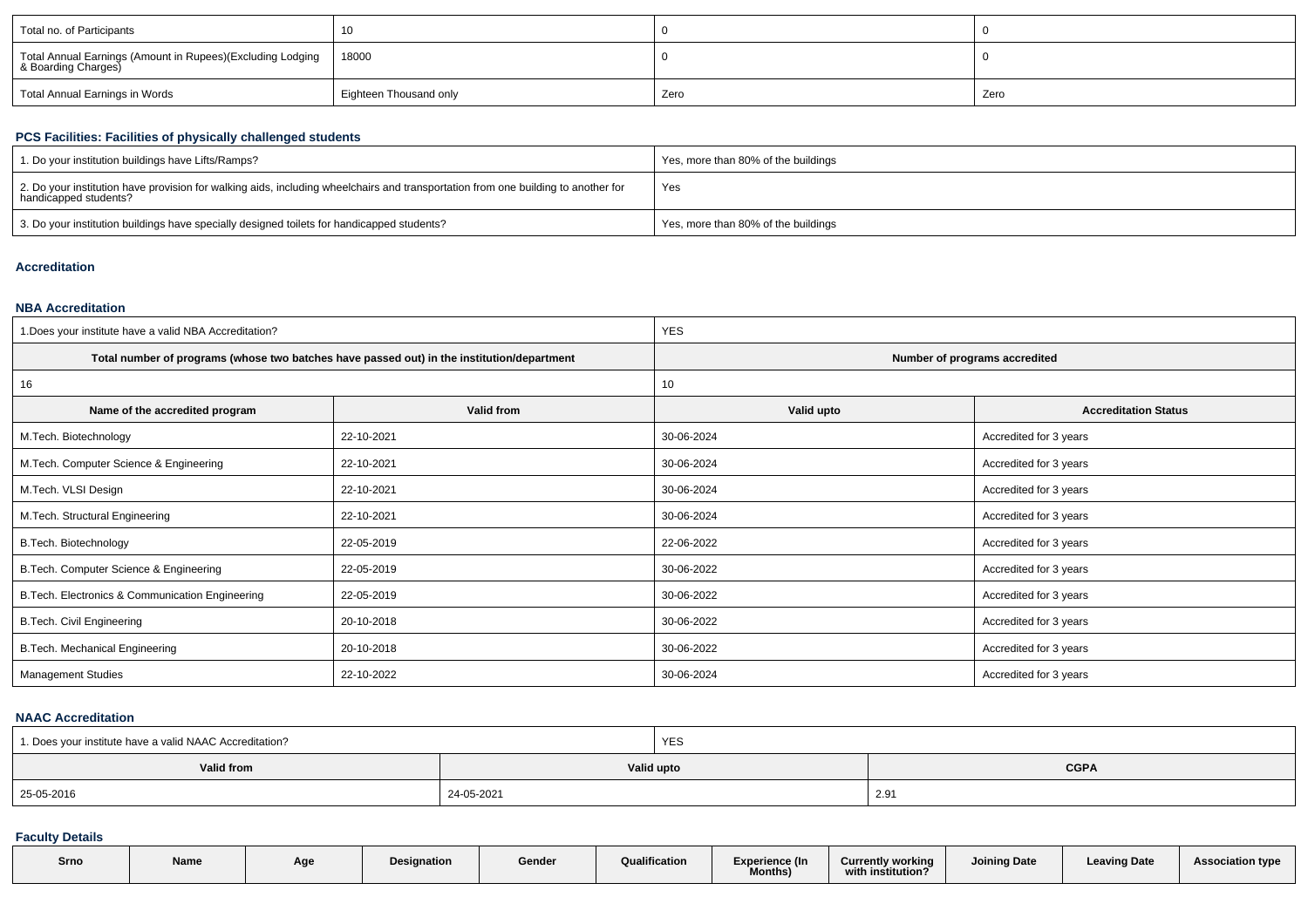| 1              | <b>DEEPAK DAS</b>                   | 53 | Associate Professor        | Male   | Ph.D       | 255 | Yes | 28-07-2020 | $\sim$                   | Regular |
|----------------|-------------------------------------|----|----------------------------|--------|------------|-----|-----|------------|--------------------------|---------|
| $\overline{2}$ | VINU M                              | 31 | <b>Assistant Professor</b> | Male   | Ph.D       | 29  | Yes | 05-08-2019 | Ξ.                       | Regular |
| 3              | <b>ABHISHEK DAVID</b>               | 31 | <b>Assistant Professor</b> | Male   | M.Tech     | 55  | No  | 26-07-2018 | 30-04-2021               | Regular |
| 4              | <b>ABHISHEK JHA</b>                 | 37 | <b>Assistant Professor</b> | Male   | Ph.D       | 29  | Yes | 22-07-2021 |                          | Regular |
| 5              | ABHISHEK<br><b>MAJUMDAR</b>         | 32 | <b>Assistant Professor</b> | Male   | Ph.D       | 18  | Yes | 02-01-2020 | Ξ.                       | Regular |
| 6              | <b>ABIRAM A</b>                     | 39 | <b>Assistant Professor</b> | Male   | Ph.D       | 122 | Yes | 25-06-2012 | ш.                       | Regular |
| $\overline{7}$ | ABRAHAM<br><b>CHANDY D</b>          | 52 | Associate Professor        | Male   | Ph.D       | 297 | Yes | 13-07-1998 | $\sim$                   | Regular |
| 8              | AJAY VASANTH X                      | 31 | <b>Assistant Professor</b> | Male   | Ph.D       | 98  | Yes | 21-06-2013 | $\overline{a}$           | Regular |
| 9              | AKILA AGNES S                       | 35 | <b>Assistant Professor</b> | Female | M.E.       | 119 | No  | 04-06-2012 | 30-11-2020               | Regular |
| 10             | ALBERT RAJAN A                      | 43 | Associate Professor        | Male   | Ph.D       | 249 | Yes | 21-11-2000 | ۰.                       | Regular |
| 11             | ALBONES RAJ S                       | 65 | Professor                  | Male   | Ph.D       | 435 | Yes | 01-06-2018 | $\sim$                   | Regular |
| 12             | ALDIN JUSTIN<br>SUNDARARAJ          | 35 | <b>Assistant Professor</b> | Male   | Ph.D       | 147 | Yes | 03-05-2010 | ۰.                       | Regular |
| 13             | ALEX RUBAN A                        | 29 | <b>Assistant Professor</b> | Male   | M.Tech     | -1  | Yes | 01-09-2021 | $\overline{a}$           | Regular |
| 14             | <b>ALFRED</b><br><b>KIRUBARAJ A</b> | 35 | <b>Assistant Professor</b> | Male   | Ph.D       | 145 | Yes | 13-07-2009 | ۰.                       | Regular |
| 15             | AMIR ANTON JONE<br>A                | 39 | <b>Assistant Professor</b> | Male   | Ph.D       | 178 | Yes | 07-08-2007 | $\overline{\phantom{a}}$ | Regular |
| 16             | <b>AMRITA MISHRA</b>                | 24 | <b>Assistant Professor</b> | Female | <b>NET</b> | 6   | No  | 08-09-2020 | 26-03-2021               | Regular |
| 17             | AMUTHA<br><b>DHANARAJ</b>           | 51 | <b>Assistant Professor</b> | Female | Ph.D       | 172 | Yes | 03-05-2010 | $\sim$                   | Regular |
| 18             | ANAND N                             | 40 | Associate Professor        | Male   | Ph.D       | 192 | Yes | 22-06-2009 | $\sim$                   | Regular |
| 19             | ANANTHA<br><b>CHRISTU RAJ P</b>     | 37 | <b>Assistant Professor</b> | Male   | Ph.D       | 159 | Yes | 05-05-2008 | $\sim$                   | Regular |
| 20             | <b>ANANTHIN</b>                     | 38 | <b>Assistant Professor</b> | Female | Ph.D       | 119 | No  | 25-07-2011 | 05-07-2021               | Regular |
| 21             | ANCY JENIFER J                      | 25 | <b>Assistant Professor</b> | Female | M.Tech     | 19  | Yes | 23-08-2021 | $\sim$                   | Regular |
| 22             | ANDREW J                            | 32 | <b>Assistant Professor</b> | Male   | Ph.D       | 98  | Yes | 18-06-2013 | $\sim$                   | Regular |
| 23             | ANGEL ABRAHAM                       | 30 | <b>Assistant Professor</b> | Female | M.Tech     | 60  | No  | 18-06-2018 | 09-07-2021               | Regular |
| 24             | ANGEL GREEN S                       | 29 | Assistant Professor        | Female | M. Phil    | 12  | No  | 01-07-2020 | 30-06-2021               | Regular |
| 25             | ANIRUDH GUPTA                       | 33 | <b>Assistant Professor</b> | Male   | Ph.D       | 10  | No  | 10-08-2020 | 21-06-2021               | Regular |
| 26             | ANITA JONES<br>MARY PUSHPA T        | 45 | Associate Professor        | Female | Ph.D       | 240 | Yes | 01-08-2002 | $\sim$                   | Regular |
| 27             | ANITA VIRGIN B                      | 42 | <b>Assistant Professor</b> | Female | Ph.D       | 133 | Yes | 24-07-2019 | ц.                       | Regular |
| 28             | ANITHA J                            | 38 | Associate Professor        | Female | Ph.D       | 180 | Yes | 24-01-2007 | $\overline{\phantom{a}}$ | Regular |
| 29             | ANITHA J                            | 40 | Professor                  | Female | Ph.D       | 213 | Yes | 18-11-2003 | ц.                       | Regular |
| 30             | ANITHA MARY X                       | 42 | Associate Professor        | Female | Ph.D       | 187 | Yes | 15-06-2009 | н.                       | Regular |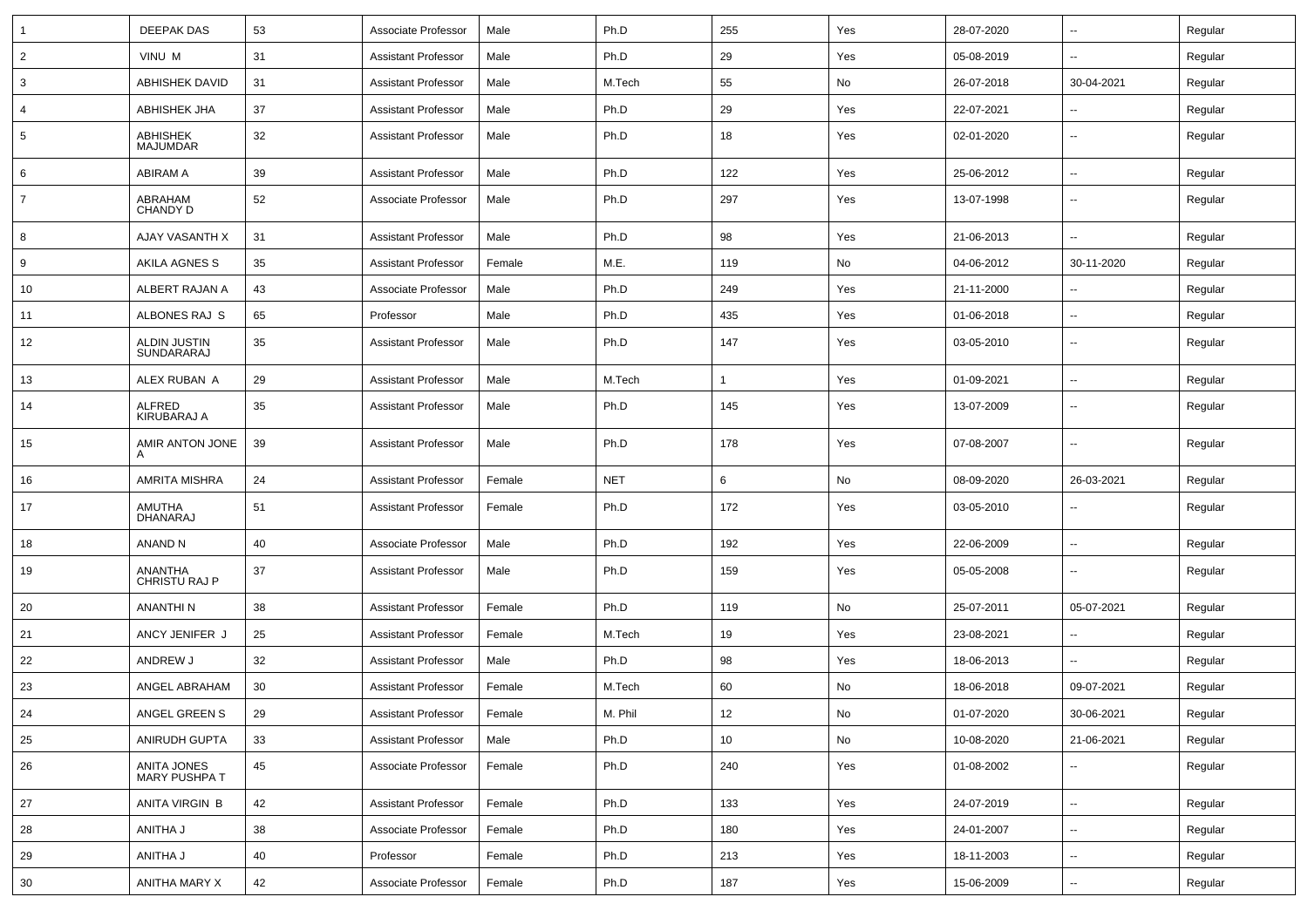| 31 | <b>ANTONY GERALD</b><br><b>PV</b> | 43 | Other                      | Male   | M.Tech | 243            | Yes | 01-06-2017 | $\sim$                   | Visiting |
|----|-----------------------------------|----|----------------------------|--------|--------|----------------|-----|------------|--------------------------|----------|
| 32 | ANTONY RAJA S                     | 53 | Associate Professor        | Male   | Ph.D   | 290            | Yes | 02-08-2004 | $\sim$                   | Regular  |
| 33 | ANTONY<br>TAURSHIA A              | 31 | <b>Assistant Professor</b> | Female | M.Tech | $\mathbf{1}$   | Yes | 23-08-2021 | $\overline{\phantom{a}}$ | Regular  |
| 34 | ANU JACOB                         | 37 | <b>Assistant Professor</b> | Female | Ph.D   | 123            | Yes | 01-06-2010 | $\overline{\phantom{a}}$ | Regular  |
| 35 | ANUPRATHIBHA T                    | 41 | <b>Assistant Professor</b> | Female | Ph.D   | 84             | Yes | 16-08-2021 | $\overline{\phantom{a}}$ | Regular  |
| 36 | ANUSHA BAMINI A<br>м              | 34 | <b>Assistant Professor</b> | Female | Ph.D   | 132            | Yes | 30-06-2021 | $\sim$                   | Regular  |
| 37 | ANUSHIYA<br><b>RACHEL G</b>       | 31 | <b>Assistant Professor</b> | Female | Ph.D   | 30             | Yes | 06-06-2019 | $\overline{\phantom{a}}$ | Regular  |
| 38 | ARAVIND B                         | 30 | <b>Assistant Professor</b> | Male   | M.Tech | 3              | No  | 01-09-2020 | 03-12-2020               | Regular  |
| 39 | <b>ARJOO</b>                      | 32 | <b>Assistant Professor</b> | Female | Ph.D   | 12             | No  | 30-07-2020 | 03-12-2020               | Regular  |
| 40 | <b>ARPITA BISWAS</b>              | 30 | <b>Assistant Professor</b> | Female | M.Tech | $\overline{4}$ | Yes | 03-05-2021 | $\overline{\phantom{a}}$ | Regular  |
| 41 | ARUL<br>KIRUBAKARAN D             | 34 | <b>Assistant Professor</b> | Male   | Ph.D   | 68             | Yes | 06-06-2019 | $\sim$                   | Regular  |
| 42 | ARUL XAVIER V M                   | 38 | <b>Assistant Professor</b> | Male   | Ph.D   | 169            | Yes | 04-07-2007 | $\sim$                   | Regular  |
| 43 | ARUN KUMAR H S                    | 33 | <b>Assistant Professor</b> | Male   | Ph.D   | 43             | Yes | 16-08-2021 | $\overline{\phantom{a}}$ | Regular  |
| 44 | ASHAMONICKA A                     | 31 | <b>Assistant Professor</b> | Female | Ph.D   | 52             | Yes | 29-06-2018 | $\overline{\phantom{a}}$ | Regular  |
| 45 | ASHISHA G R                       | 26 | Assistant Professor        | Female | M.Tech | 22             | Yes | 04-11-2019 | $\sim$                   | Regular  |
| 46 | AUGUSTINE<br>FLETCHER A S         | 33 | <b>Assistant Professor</b> | Male   | Ph.D   | 134            | Yes | 04-06-2012 | $\overline{\phantom{a}}$ | Regular  |
| 47 | <b>BALAKRISHNAN A</b><br>Κ        | 53 | Associate Professor        | Male   | Ph.D   | 299            | Yes | 01-08-2013 | $\overline{\phantom{a}}$ | Regular  |
| 48 | <b>BALAMURALI</b>                 | 24 | <b>Assistant Professor</b> | Male   | M.E.   | 12             | No  | 01-07-2020 | 30-06-2021               | Regular  |
| 49 | <b>BASIL XAVIER S</b>             | 33 | <b>Assistant Professor</b> | Male   | M.Tech | 107            | Yes | 05-08-2013 | $\sim$                   | Regular  |
| 50 | <b>BAZIL WILFRED C</b>            | 45 | <b>Assistant Professor</b> | Male   | Ph.D   | 229            | Yes | 18-07-2005 | $\sim$                   | Regular  |
| 51 | BELFIN RV                         | 32 | <b>Assistant Professor</b> | Male   | Ph.D   | 131            | Yes | 15-07-2013 | $\overline{\phantom{a}}$ | Regular  |
| 52 | <b>BENIN PRATAP C</b>             | 43 | <b>Assistant Professor</b> | Male   | Ph.D   | 195            | Yes | 02-07-2007 | $\overline{\phantom{a}}$ | Regular  |
| 53 | BERLIN GRACE V<br>м               | 45 | Professor                  | Female | Ph.D   | 236            | Yes | 06-06-2005 | $\overline{\phantom{a}}$ | Regular  |
| 54 | <b>BESIENTHAN</b>                 | 23 | <b>Assistant Professor</b> | Female | M.Tech | $\overline{1}$ | Yes | 01-09-2021 | $\sim$                   | Regular  |
| 55 | BEULAH<br>CHRISTALIN<br>LATHA     | 49 | Associate Professor        | Female | Ph.D   | 272            | Yes | 01-06-2016 | Ξ.                       | Regular  |
| 56 | <b>BHANU KUMAR S</b>              | 52 | Other                      | Male   | M.E.   | 342            | Yes | 05-03-2020 | $\sim$                   | Visiting |
| 57 | BHAVYA<br>SRIVASTAVA              | 31 | <b>Assistant Professor</b> | Female | Ph.D   | 27             | Yes | 17-05-2021 | Ξ.                       | Regular  |
| 58 | <b>BIJOLIN EDWIN E</b>            | 39 | <b>Assistant Professor</b> | Male   | Ph.D   | 172            | Yes | 02-05-2008 | $\sim$                   | Regular  |
| 59 | BINI D                            | 30 | <b>Assistant Professor</b> | Female | M.Tech | 22             | Yes | 04-11-2019 | $\sim$                   | Regular  |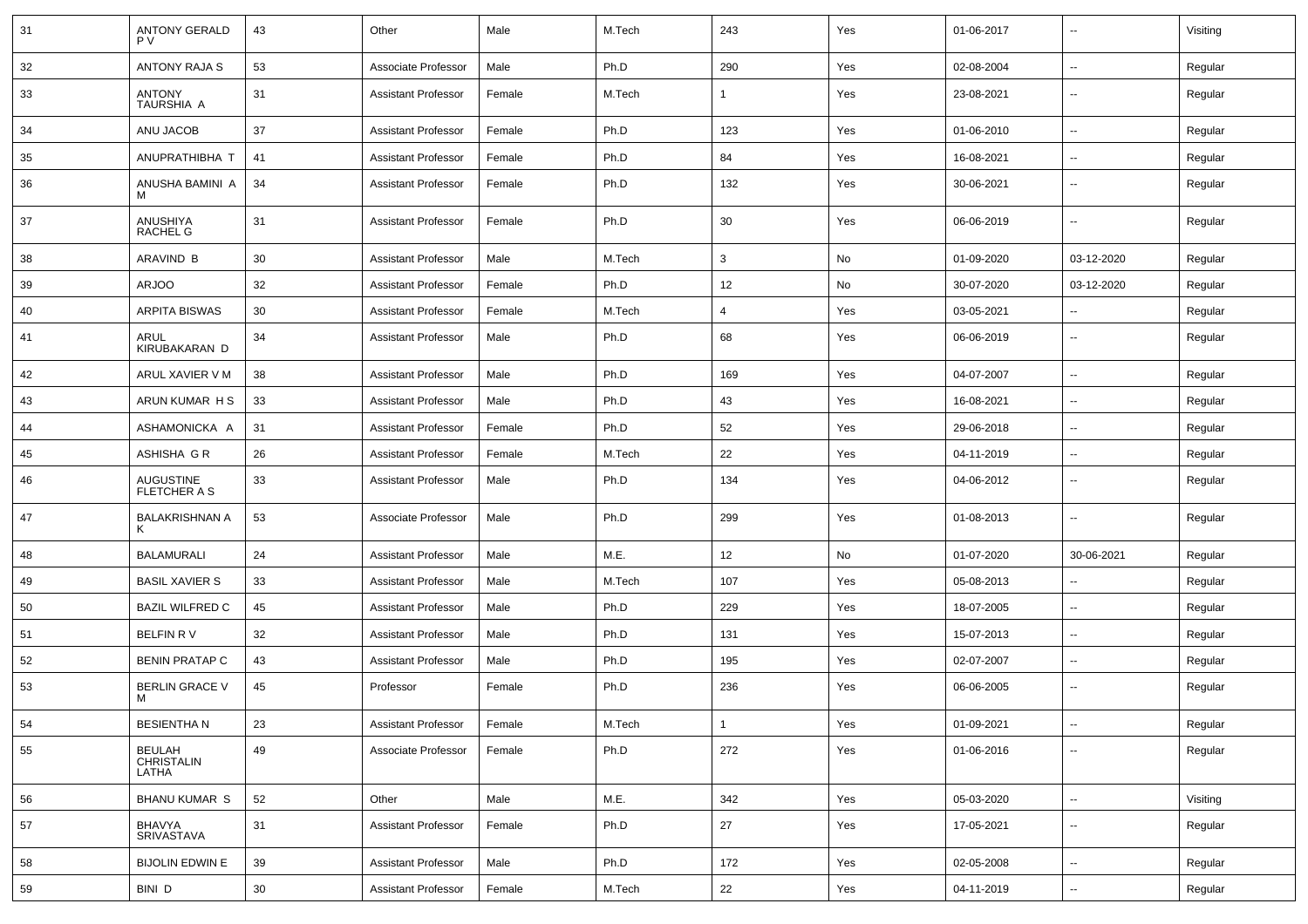| 60 | <b>BISWANATH</b><br><b>MAHANTY</b>       | 41 | Associate Professor        | Male   | Ph.D   | 142 | Yes | 18-07-2016 | $\sim$                   | Regular |
|----|------------------------------------------|----|----------------------------|--------|--------|-----|-----|------------|--------------------------|---------|
| 61 | <b>BREMAJ</b>                            | 49 | Professor                  | Female | Ph.D   | 272 | Yes | 30-06-2016 | $\sim$                   | Regular |
| 62 | <b>BRIGHT GEE</b><br>VARGHESE            | 39 | <b>Assistant Professor</b> | Male   | Ph.D   | 218 | Yes | 29-11-2007 | --                       | Regular |
| 63 | BRINDHA D                                | 43 | <b>Assistant Professor</b> | Female | Ph.D   | 128 | Yes | 01-09-2021 | $\overline{\phantom{a}}$ | Regular |
| 64 | <b>BRUSLY</b><br><b>SOLOMON A</b>        | 38 | Associate Professor        | Male   | Ph.D   | 182 | Yes | 13-07-2006 | $\overline{\phantom{a}}$ | Regular |
| 65 | <b>CALEB ANDREW</b><br>Н                 | 29 | <b>Assistant Professor</b> | Male   | M.Tech | 39  | Yes | 04-06-2018 | $\overline{\phantom{a}}$ | Regular |
| 66 | CAROLIN JEEVA S                          | 45 | Associate Professor        | Female | Ph.D   | 251 | Yes | 01-06-2016 | $\sim$                   | Regular |
| 67 | CATHERINE<br><b>GRACE JOHN J</b>         | 39 | <b>Assistant Professor</b> | Female | Ph.D   | 173 | Yes | 08-07-2008 | $\overline{\phantom{a}}$ | Regular |
| 68 | CATHERINE JOY R                          | 36 | <b>Assistant Professor</b> | Female | M.E.   | 142 | Yes | 27-06-2013 | $\overline{\phantom{a}}$ | Regular |
| 69 | CHANDRA GUNA<br><b>SEKARANY</b>          | 70 | Professor                  | Male   | Ph.D   | 521 | No  | 01-08-2014 | 20-12-2019               | Regular |
| 70 | CHANDRAKALA R                            | 28 | <b>Assistant Professor</b> | Female | Ph.D   | 16  | No  | 28-07-2020 | 20-12-2021               | Regular |
| 71 | <b>CHAVAN PRASAD</b><br>PANDURANG        | 31 | <b>Assistant Professor</b> | Male   | Ph.D   | 12  | Yes | 31-08-2021 | ۵.                       | Regular |
| 72 | CHITRA R                                 | 41 | Associate Professor        | Female | Ph.D   | 223 | Yes | 01-09-2021 | $\sim$                   | Regular |
| 73 | <b>CHRISTOPHER</b><br><b>GUNASINGH K</b> | 55 | Associate Professor        | Male   | Ph.D   | 367 | Yes | 03-01-1991 | $\overline{\phantom{a}}$ | Regular |
| 74 | <b>CRISPINE SHINY</b>                    | 28 | <b>Assistant Professor</b> | Female | Ph.D   |     | Yes | 27-08-2021 | $\sim$                   | Regular |
| 75 | DANIEL ANTONY A                          | 33 | <b>Assistant Professor</b> | Male   | M.E.   | 94  | No  | 02-06-2014 | 30-06-2020               | Regular |
| 76 | DAPHY LOUIS<br>LOVENIA J                 | 55 | Professor                  | Female | Ph.D   | 382 | Yes | 04-10-1989 | $\overline{\phantom{a}}$ | Regular |
| 77 | DAVID PAUL RAJ R<br>S                    | 45 | Associate Professor        | Male   | Ph.D   | 213 | Yes | 01-06-2010 | $\sim$                   | Regular |
| 78 | DAVID RAJA<br>SELVAM J                   | 46 | <b>Assistant Professor</b> | Male   | Ph.D   | 224 | Yes | 18-07-2007 | $\overline{\phantom{a}}$ | Regular |
| 79 | DAVID WILSON D                           | 50 | Associate Professor        | Male   | Ph.D   | 194 | Yes | 15-06-2009 | $\sim$                   | Regular |
| 80 | DAYANAND PETER                           | 40 | <b>Assistant Professor</b> | Male   | M.Tech | 191 | Yes | 22-06-2007 | --                       | Regular |
| 81 | DEBASHREET DAS                           | 37 | <b>Assistant Professor</b> | Male   | Ph.D   | 127 | Yes | 05-05-2021 | --                       | Regular |
| 82 | DEBIE SHAJIE A                           | 29 | <b>Assistant Professor</b> | Male   | M.Tech | 49  | Yes | 23-07-2018 | $\sim$                   | Regular |
| 83 | DEVA PRIYA I                             | 39 | <b>Assistant Professor</b> | Female | M.E.   | 146 | Yes | 15-06-2009 | $\sim$                   | Regular |
| 84 | DIANA ANDRUSHIA<br>A                     | 36 | Associate Professor        | Female | Ph.D   | 152 | Yes | 13-07-2009 | $\sim$                   | Regular |
| 85 | DIBYAJYOTI<br>HALDAR                     | 35 | <b>Assistant Professor</b> | Male   | Ph.D   | 37  | Yes | 08-09-2021 | $\sim$                   | Regular |
| 86 | DINESH V P                               | 37 | <b>Assistant Professor</b> | Male   | Ph.D   | 38  | No  | 09-02-2018 | 07-09-2020               | Regular |
| 87 | DINESH PETER J                           | 41 | Professor                  | Male   | Ph.D   | 237 | Yes | 20-11-2009 | $\sim$                   | Regular |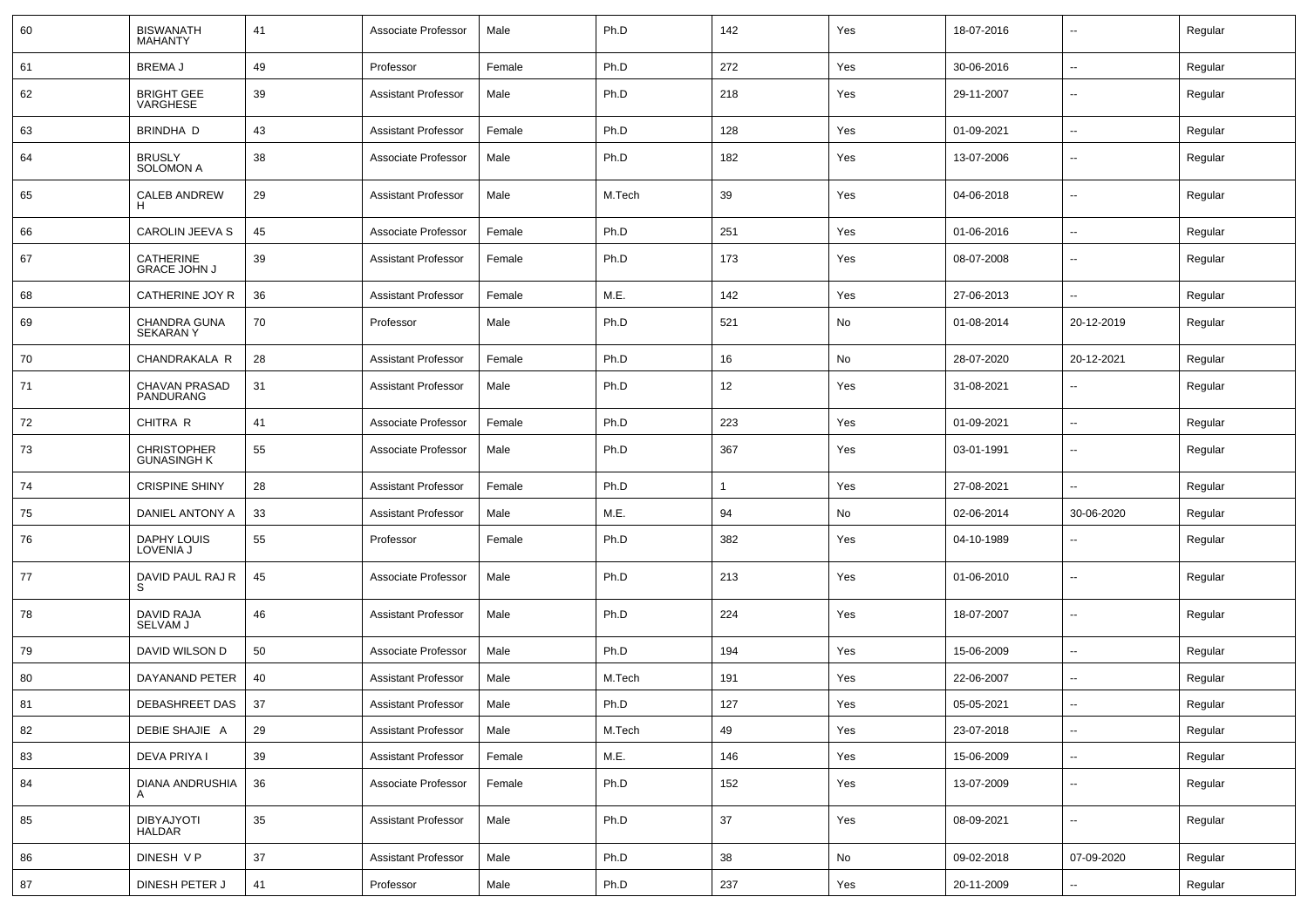| 88  | DIVYA P S                                             | 38 | <b>Assistant Professor</b>                          | Female | Ph.D | 170 | Yes | 21-06-2007 | $\sim$                   | Regular  |
|-----|-------------------------------------------------------|----|-----------------------------------------------------|--------|------|-----|-----|------------|--------------------------|----------|
| 89  | DOMINIC J                                             | 56 | Professor                                           | Male   | Ph.D | 370 | Yes | 10-10-1990 | --                       | Regular  |
| 90  | <b>DURGAS</b>                                         | 38 | <b>Assistant Professor</b>                          | Female | Ph.D | 182 | No  | 04-08-2004 | 04-05-2021               | Regular  |
| 91  | EBENEZER V                                            | 33 | <b>Assistant Professor</b>                          | Male   | Ph.D | 106 | Yes | 13-06-2019 | $\sim$                   | Regular  |
| 92  | <b>EBENEZER JACOB</b><br>DHAS D S                     | 32 | <b>Assistant Professor</b>                          | Male   | Ph.D | 105 | Yes | 15-09-2016 | $\overline{\phantom{a}}$ | Regular  |
| 93  | <b>ELAVARASAN B</b>                                   | 39 | <b>Assistant Professor</b>                          | Male   | Ph.D | 158 | Yes | 01-07-2009 | $\overline{\phantom{a}}$ | Regular  |
| 94  | <b>ELIJAH BLESSING</b><br><b>VINOTH R</b>             | 45 | Professor                                           | Male   | Ph.D | 288 | Yes | 08-08-1997 | $\sim$                   | Regular  |
| 95  | <b>ELIZABETH</b><br><b>AMUDHINI</b><br><b>STEPHEN</b> | 57 | Professor                                           | Female | Ph.D | 418 | Yes | 25-09-1986 | $\sim$                   | Regular  |
| 96  | <b>EMILIN RENITTA R</b>                               | 42 | Associate Professor                                 | Female | Ph.D | 176 | Yes | 04-08-2006 | $\overline{\phantom{a}}$ | Regular  |
| 97  | <b>EMMANUEL JOY</b>                                   | 32 | <b>Assistant Professor</b>                          | Male   | Ph.D | 51  | Yes | 09-07-2018 | $\sim$                   | Regular  |
| 98  | <b>EMMANUVEL L</b>                                    | 41 | <b>Assistant Professor</b>                          | Male   | Ph.D | 133 | Yes | 30-07-2012 | $\sim$                   | Regular  |
| 99  | <b>ERINJERY JOSEPH</b><br>JAMES                       | 73 | Dean / Principal /<br>Director / Vice<br>Chancellor | Male   | Ph.D | 507 | Yes | 02-05-2016 | $\overline{\phantom{a}}$ | Regular  |
| 100 | <b>ESTHER DANIEL</b>                                  | 40 | Associate Professor                                 | Female | Ph.D | 183 | Yes | 02-06-2008 | $\sim$                   | Regular  |
| 101 | EVANZALIN<br><b>EBENANJAR P</b>                       | 35 | <b>Assistant Professor</b>                          | Female | Ph.D | 49  | Yes | 17-07-2017 | $\sim$                   | Regular  |
| 102 | <b>EVELYN BRINDHA</b>                                 | 45 | Professor                                           | Female | Ph.D | 249 | Yes | 02-05-2017 | $\sim$                   | Regular  |
| 103 | <b>FREEDA BLESSIE</b><br>R.                           | 30 | <b>Assistant Professor</b>                          | Female | Ph.D | 17  | Yes | 28-07-2020 | $\sim$                   | Regular  |
| 104 | <b>FREEDA CHRISTY</b><br>C                            | 42 | Associate Professor                                 | Female | Ph.D | 224 | No  | 12-07-2005 | 30-06-2021               | Regular  |
| 105 | <b>GADUDASU BABU</b><br><b>RAO</b>                    | 46 | Associate Professor                                 | Male   | Ph.D | 245 | Yes | 24-03-2008 | $\sim$                   | Regular  |
| 106 | <b>GAJENDRAN C</b>                                    | 44 | Associate Professor                                 | Male   | Ph.D | 229 | Yes | 30-07-2007 | $\sim$                   | Regular  |
| 107 | <b>GANESAN G</b>                                      | 60 | Associate Professor                                 | Male   | Ph.D | 353 | No  | 18-08-2005 | 30-04-2020               | Regular  |
| 108 | GANESH<br>NEELAKANTA IYER                             | 39 | Other                                               | Male   | Ph.D | 168 | Yes | 01-06-2017 | $\overline{\phantom{a}}$ | Visiting |
| 109 | <b>GAYATHRI R</b>                                     | 33 | <b>Assistant Professor</b>                          | Female | M.E. | 115 | Yes | 11-07-2013 | $\sim$                   | Regular  |
| 110 | <b>GERARD JOE</b><br>NIGEL K                          | 42 | <b>Assistant Professor</b>                          | Male   | M.E. | 187 | Yes | 31-07-2006 | $\sim$                   | Regular  |
| 111 | <b>GETZI JEBA</b><br>LEELIPUSHPAM P                   | 38 | Associate Professor                                 | Female | Ph.D | 186 | Yes | 15-06-2004 | $\sim$                   | Regular  |
| 112 | <b>GOBIKRISHNAN S</b>                                 | 53 | <b>Assistant Professor</b>                          | Male   | Ph.D | 111 | Yes | 06-03-2008 | $\sim$                   | Regular  |
| 113 | GODSON<br>ASIRVATHAM L                                | 43 | Professor                                           | Male   | Ph.D | 246 | Yes | 21-11-2002 | $\overline{\phantom{a}}$ | Regular  |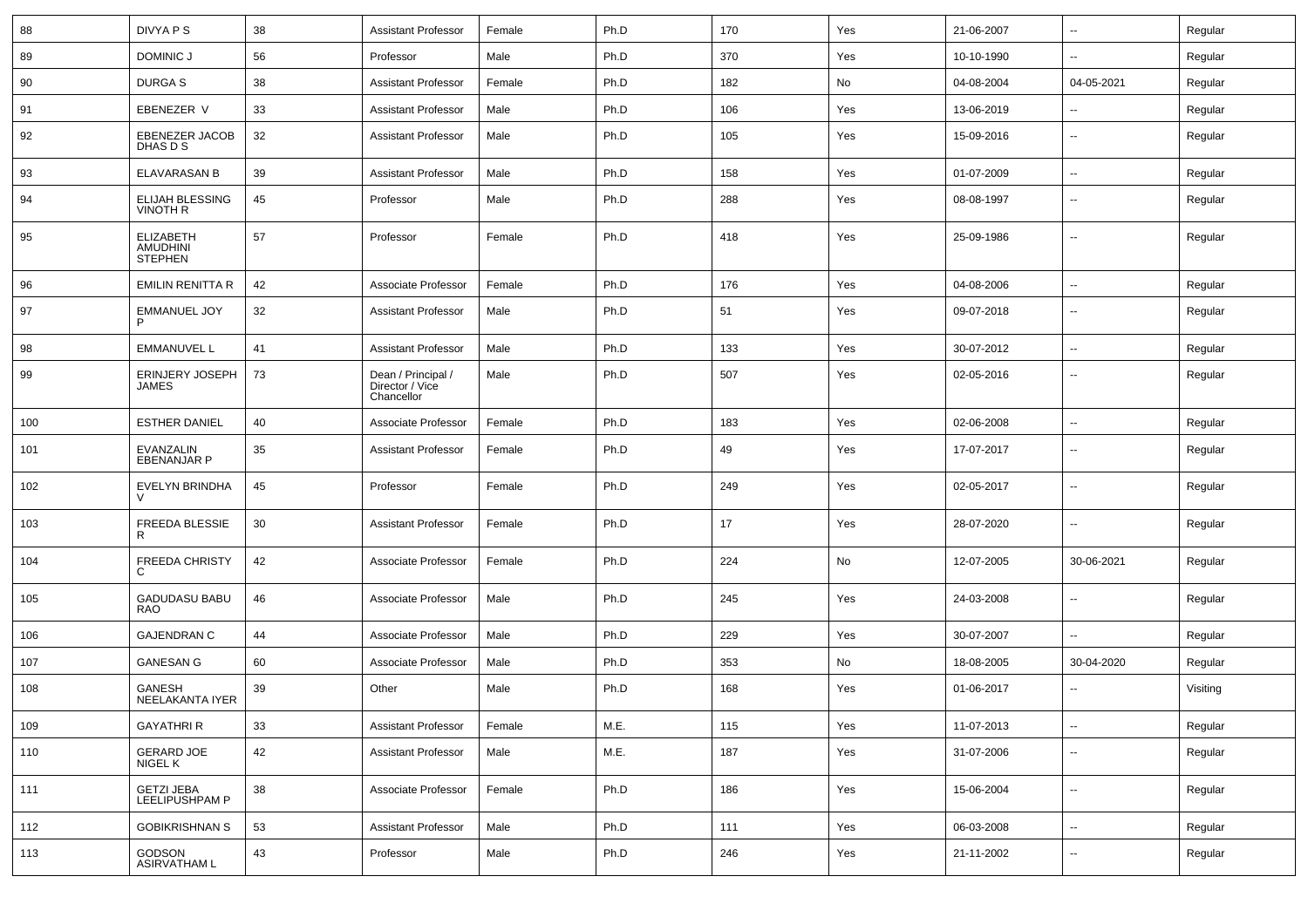| 114 | <b>GOLAK BIHARI</b><br><b>MAHANTA</b>    | 32 | <b>Assistant Professor</b> | Male   | Ph.D   | 13  | Yes | 28-07-2020 | $\overline{\phantom{a}}$ | Regular  |
|-----|------------------------------------------|----|----------------------------|--------|--------|-----|-----|------------|--------------------------|----------|
| 115 | <b>GOLDEN NANCY R</b>                    | 28 | <b>Assistant Professor</b> | Female | M.E.   | 11  | Yes | 23-08-2021 | $\overline{\phantom{a}}$ | Regular  |
| 116 | <b>GOMATHI</b><br><b>JAWAHAR G</b>       | 48 | <b>Assistant Professor</b> | Female | Ph.D   | 251 | Yes | 31-05-2002 | --                       | Regular  |
| 117 | <b>GRACE MARY</b><br><b>KANAGA E</b>     | 45 | Professor                  | Female | Ph.D   | 270 | Yes | 10-06-2002 | --                       | Regular  |
| 118 | <b>HARIS M</b>                           | 45 | Associate Professor        | Male   | Ph.D   | 146 | Yes | 15-06-2009 | $\overline{\phantom{a}}$ | Regular  |
| 119 | <b>HEMALATHA G</b>                       | 45 | Professor                  | Female | Ph.D   | 263 | Yes | 01-08-2012 | -−                       | Regular  |
| 120 | <b>HEPSIBAD</b>                          | 34 | <b>Assistant Professor</b> | Female | M.E.   | 122 | Yes | 04-06-2012 | --                       | Regular  |
| 121 | <b>HEPZIBAH</b><br>CHRISTINAL A          | 48 | Professor                  | Female | Ph.D   | 295 | Yes | 27-01-1997 |                          | Regular  |
| 122 | <b>HEPZIBAH GLORY</b>                    | 50 | <b>Assistant Professor</b> | Female | M.Tech | 47  | No  | 01-08-2017 | 30-06-2021               | Regular  |
| 123 | <b>IMMANUEL ALEX</b><br><b>PANDIAN S</b> | 44 | Associate Professor        | Male   | Ph.D   | 193 | Yes | 15-09-2005 | --                       | Regular  |
| 124 | <b>IMMANUEL</b><br><b>JOHNRAJA J</b>     | 39 | Professor                  | Male   | Ph.D   | 194 | Yes | 08-06-2005 | $\overline{\phantom{a}}$ | Regular  |
| 125 | <b>IMMANUEL</b><br>SELVAKUMAR A          | 47 | Professor                  | Male   | Ph.D   | 237 | Yes | 08-11-2001 | ⊷.                       | Regular  |
| 126 | <b>INDIRA</b><br>PETCHIAMMAL K           | 44 | <b>Assistant Professor</b> | Female | Ph.D   | 179 | Yes | 08-01-2018 | $\overline{\phantom{a}}$ | Regular  |
| 127 | <b>IVAN WILSON</b>                       | 34 | <b>Assistant Professor</b> | Male   | Ph.D   | 44  | Yes | 27-09-2021 | $\sim$                   | Regular  |
| 128 | <b>IWIN</b><br>THANAKUMAR<br>JOSEPH S    | 37 | <b>Assistant Professor</b> | Male   | Ph.D   | 161 | Yes | 02-05-2008 | --                       | Regular  |
| 129 | <b>JACKULINE MONI</b><br>D               | 57 | Professor                  | Female | Ph.D   | 393 | Yes | 01-08-1989 | $\overline{\phantom{a}}$ | Regular  |
| 130 | JACQULINE<br>NIRMALA P                   | 60 | Associate Professor        | Female | Ph.D   | 360 | No  | 17-09-1990 | 30-05-2020               | Regular  |
| 131 | JAGADEESHA C J                           | 64 | Other                      | Male   | Ph.D   | 516 | Yes | 07-08-2018 | $\overline{\phantom{a}}$ | Visiting |
| 132 | JAGANNATH D J                            | 45 | <b>Assistant Professor</b> | Male   | Ph.D   | 202 | Yes | 02-05-2008 | $\overline{\phantom{a}}$ | Regular  |
| 133 | <b>JANAKI RAMAN S</b>                    | 28 | <b>Assistant Professor</b> | Male   | M.E.   | 34  | No  | 09-08-2017 | 01-07-2020               | Regular  |
| 134 | JANNET VENNILA J                         | 50 | Professor                  | Female | Ph.D   | 290 | No  | 16-08-2005 | 30-06-2021               | Regular  |
| 135 | JASMINE DAVID D                          | 45 | <b>Assistant Professor</b> | Male   | Ph.D   | 247 | Yes | 03-05-2010 | $\overline{\phantom{a}}$ | Regular  |
| 136 | JASPER LAL C                             | 63 | Other                      | Male   | M.Tech | 441 | Yes | 01-06-2018 | н.                       | Visiting |
| 137 | JASPHER WILLSIE<br>KATHRINE G            | 44 | Associate Professor        | Female | Ph.D   | 221 | Yes | 04-12-2000 | н.                       | Regular  |
| 138 | JAYASEELAN P                             | 38 | <b>Assistant Professor</b> | Male   | Ph.D   | 163 | No  | 25-07-2013 | 30-06-2021               | Regular  |
| 139 | JEBA BEULA R                             | 36 | <b>Assistant Professor</b> | Female | Ph.D   | 154 | Yes | 04-08-2008 | н.                       | Regular  |
| 140 | JEBA PRIYA S                             | 39 | <b>Assistant Professor</b> | Female | M.Tech | 172 | Yes | 03-05-2010 | $\sim$                   | Regular  |
| 141 | JEBARAJ<br>SELVAPETER                    | 40 | Other                      | Male   | M.E.   | 175 | Yes | 01-06-2017 | $\sim$                   | Visiting |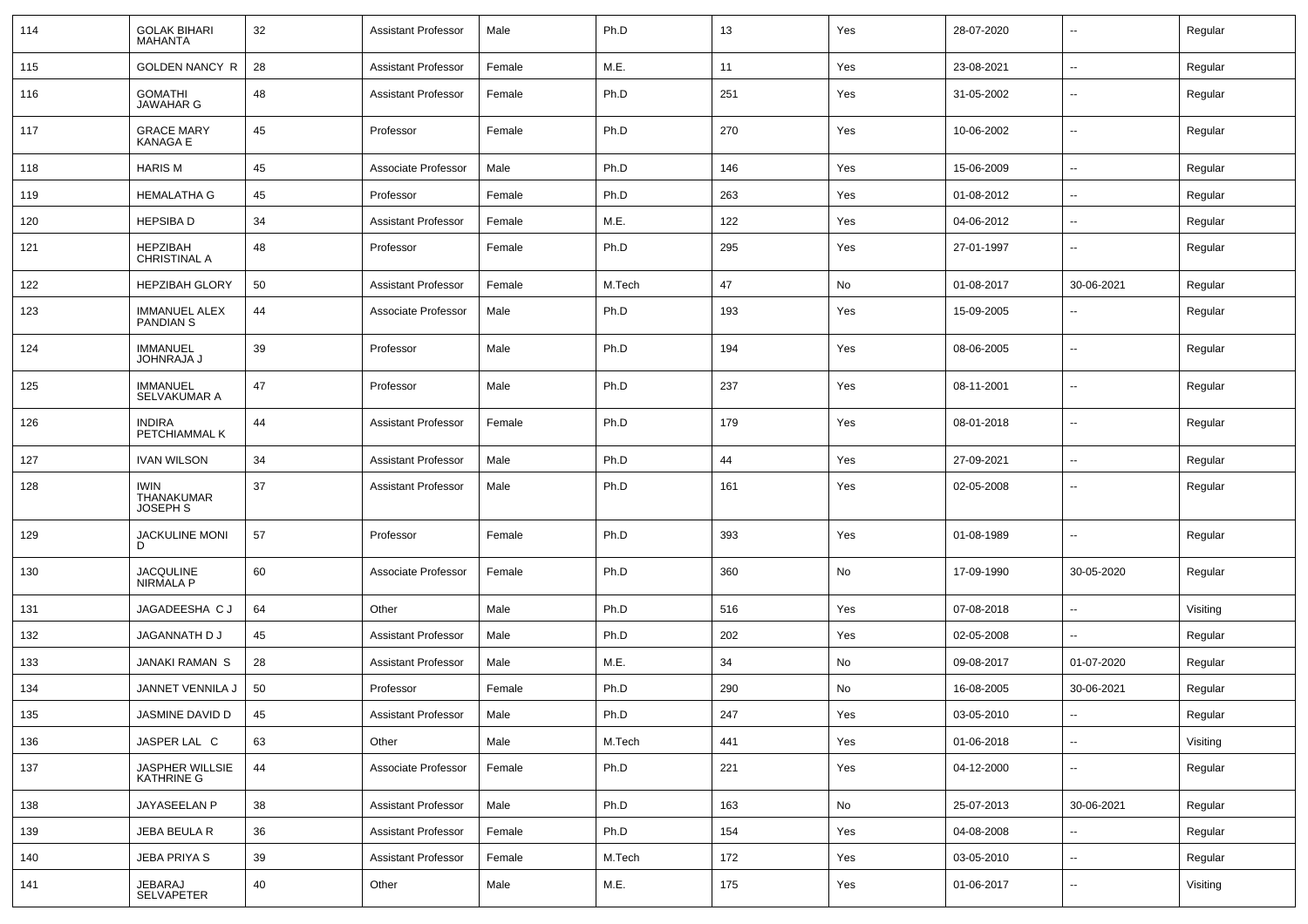| 142 | JEBARANI<br><b>EVANGELINE S</b>     | 41 | <b>Assistant Professor</b> | Female | M.E.   | 186          | No  | 30-04-2004 | 21-11-2019               | Regular  |
|-----|-------------------------------------|----|----------------------------|--------|--------|--------------|-----|------------|--------------------------|----------|
| 143 | <b>JEBASINGH B</b>                  | 45 | Associate Professor        | Male   | Ph.D   | 115          | Yes | 16-07-2012 | --                       | Regular  |
| 144 | <b>JEBASINGH S</b>                  | 41 | <b>Assistant Professor</b> | Male   | Ph.D   | 195          | Yes | 04-06-2012 | $\overline{\phantom{a}}$ | Regular  |
| 145 | <b>JEBAVEERASINGH</b><br>J          | 35 | <b>Assistant Professor</b> | Male   | Ph.D   | 65           | Yes | 13-07-2018 | --                       | Regular  |
| 146 | JEFFERSON RAJA<br>BOSE B            | 43 | Associate Professor        | Male   | Ph.D   | 232          | Yes | 12-04-2002 | --                       | Regular  |
| 147 | <b>JEGAN R</b>                      | 34 | <b>Assistant Professor</b> | Male   | Ph.D   | 136          | Yes | 03-05-2010 | $\overline{\phantom{a}}$ | Regular  |
| 148 | <b>JEGATHAMBAL P</b>                | 50 | Professor                  | Female | Ph.D   | 298          | Yes | 24-10-2008 | $\overline{\phantom{a}}$ | Regular  |
| 149 | JEGATHESAN V                        | 43 | Associate Professor        | Male   | Ph.D   | 254          | Yes | 09-06-2000 | $\overline{\phantom{a}}$ | Regular  |
| 150 | JEMIMA<br><b>JEBASEELIT</b>         | 37 | Associate Professor        | Female | Ph.D   | 179          | Yes | 04-08-2006 | --                       | Regular  |
| 151 | JEMMY JOYCE V                       | 46 | <b>Assistant Professor</b> | Female | Ph.D   | 254          | Yes | 09-06-2000 | --                       | Regular  |
| 152 | <b>JENKIN WINSTON</b>               | 31 | <b>Assistant Professor</b> | Male   | Ph.D   | 98           | Yes | 19-06-2013 | --                       | Regular  |
| 153 | JENNIFER JUNE M                     | 32 | <b>Assistant Professor</b> | Female | M.Tech | 99           | Yes | 04-06-2012 | u.                       | Regular  |
| 154 | <b>JENSIKA RANI</b>                 | 27 | <b>Assistant Professor</b> | Female | M.E.   | 12           | No  | 01-07-2020 | 30-06-2021               | Regular  |
| 155 | <b>JESLEY</b><br>PRIYADHARSHAN<br>J | 26 | <b>Assistant Professor</b> | Male   | M.Tech | 37           | No  | 15-11-2018 | 21-12-2021               | Regular  |
| 156 | JESSE JOEL T                        | 41 | <b>Assistant Professor</b> | Male   | Ph.D   | 108          | Yes | 10-08-2012 | $\overline{a}$           | Regular  |
| 157 | JEYAJOTHIRAJ P                      | 66 | Professor                  | Male   | Ph.D   | 393          | No  | 09-07-2018 | 30-04-2020               | Regular  |
| 158 | JEYAPRAKASH R                       | 44 | Other                      | Male   | M.E.   | 242          | Yes | 10-06-2017 | ۰.                       | Visiting |
| 159 | JEYASINGH P                         | 55 | Other                      | Male   | M.E.   | 298          | Yes | 01-06-2017 | $\overline{a}$           | Visiting |
| 160 | <b>JIBU THOMAS</b>                  | 43 | Professor                  | Male   | Ph.D   | 216          | Yes | 01-06-2010 | --                       | Regular  |
| 161 | JIMS JOHN<br><b>WESSLEY G</b>       | 43 | Associate Professor        | Male   | Ph.D   | 229          | Yes | 08-06-2005 | --                       | Regular  |
| 162 | <b>JISSIN MATHEW</b>                | 28 | <b>Assistant Professor</b> | Female | Ph.D   | $\mathbf{1}$ | Yes | 16-08-2021 | $\overline{a}$           | Regular  |
| 163 | JOE PAULSON A                       | 52 | Associate Professor        | Male   | Ph.D   | 368          | Yes | 15-11-2012 | $\overline{a}$           | Regular  |
| 164 | JOHN DE BRITTO<br>$\mathsf{A}$      | 61 | Professor                  | Male   | Ph.D   | 445          | Yes | 09-08-2018 | --                       | Regular  |
| 165 | JOHN KINGSLY N B                    | 33 | <b>Assistant Professor</b> | Male   | Ph.D   | 45           | Yes | 23-01-2018 | --                       | Regular  |
| 166 | JOHN PAUL J                         | 38 | <b>Assistant Professor</b> | Male   | M.E.   | 158          | Yes | 04-06-2012 | Ξ.                       | Regular  |
| 167 | <b>JOSEMIN BALA G</b>               | 46 | Professor                  | Female | Ph.D   | 272          | Yes | 07-12-1998 | Ξ.                       | Regular  |
| 168 | JOSEPH JOHN<br>MARSHAL S            | 40 | <b>Assistant Professor</b> | Male   | Ph.D   | 194          | Yes | 13-06-2005 | Ξ.                       | Regular  |
| 169 | JOSEPH KENNADY                      | 55 | Professor                  | Male   | Ph.D   | 296          | Yes | 03-01-2002 | --                       | Regular  |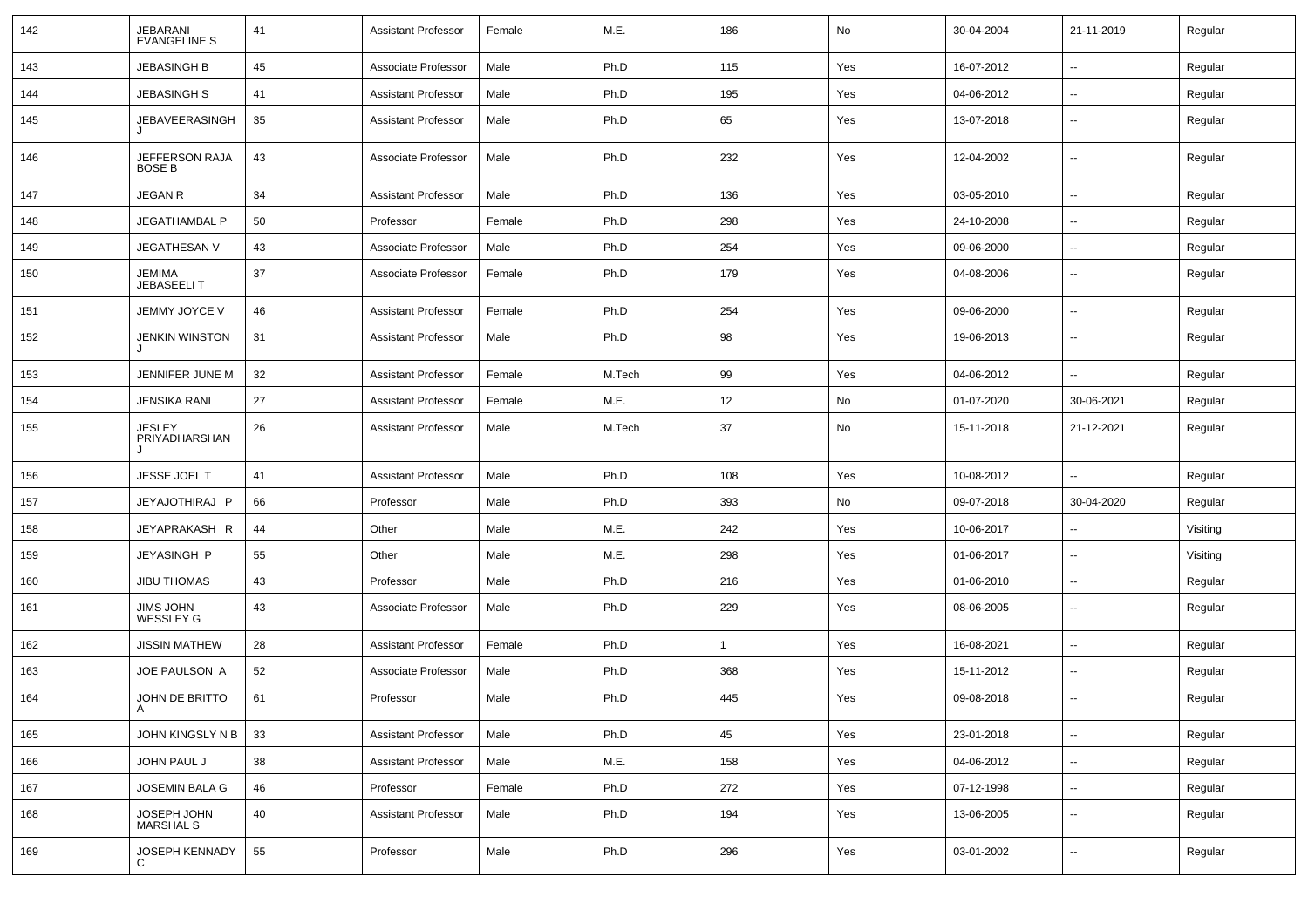| 170 | <b>JOSEPH</b><br><b>MACHNAIM</b>    | 46 | Other                      | Male   | M.E.       | 261          | Yes | 01-06-2017 | ⊷.                       | Visiting |
|-----|-------------------------------------|----|----------------------------|--------|------------|--------------|-----|------------|--------------------------|----------|
| 171 | JOSH F T                            | 42 | <b>Assistant Professor</b> | Male   | Ph.D       | 234          | Yes | 04-03-2002 | $\sim$                   | Regular  |
| 172 | <b>JOYCE BERYL</b><br>PRINCESS P    | 37 | <b>Assistant Professor</b> | Female | M.E.       | 95           | Yes | 23-08-2021 | --                       | Regular  |
| 173 | JUDE HEMANTH D                      | 40 | Professor                  | Male   | Ph.D       | 204          | Yes | 17-05-2004 | -−                       | Regular  |
| 174 | <b>JUDE</b><br>IMMACULATE H         | 32 | <b>Assistant Professor</b> | Female | Ph.D       | 40           | No  | 20-07-2017 | 09-12-2020               | Regular  |
| 175 | JULIA PUNITHA<br><b>MALAR DHAS</b>  | 44 | Professor                  | Female | Ph.D       | 255          | Yes | 23-08-2021 | $\overline{\phantom{a}}$ | Regular  |
| 176 | KALAKANDA<br><b>ALFRED SUNNY</b>    | 37 | <b>Assistant Professor</b> | Male   | M.Tech     | 163          | No  | 03-05-2010 | 30-06-2021               | Regular  |
| 177 | KALEB RAJAN A                       | 55 | Other                      | Male   | Ph.D       | 340          | Yes | 02-05-2013 |                          | Regular  |
| 178 | KANTHARAJ I                         | 38 | <b>Assistant Professor</b> | Male   | Ph.D       | 214          | No  | 03-05-2010 | 01-12-2020               | Regular  |
| 179 | KANTI KUSUM<br>YADAV                | 32 | <b>Assistant Professor</b> | Female | Ph.D       | 23           | No  | 02-12-2019 | 30-11-2021               | Regular  |
| 180 | KARUNAKARAN V                       | 39 | <b>Assistant Professor</b> | Male   | Ph.D       | 172          | No  | 05-05-2008 | 18-11-2021               | Regular  |
| 181 | KATHIRVEL A                         | 45 | Professor                  | Male   | Ph.D       | 223          | Yes | 13-08-2021 | $\overline{\phantom{a}}$ | Regular  |
| 182 | KAVITHA T                           | 26 | <b>Assistant Professor</b> | Female | M.Tech     | $\mathbf{1}$ | Yes | 23-08-2021 | $\sim$                   | Regular  |
| 183 | <b>KAVITHA S</b>                    | 42 | Associate Professor        | Female | Ph.D       | 163          | Yes | 28-01-2008 |                          | Regular  |
| 184 | KAVITHA V                           | 40 | <b>Assistant Professor</b> | Female | Ph.D       | 192          | Yes | 20-06-2007 | $\overline{a}$           | Regular  |
| 185 | <b>KETHSY</b><br>PRABAVATHY A       | 38 | <b>Assistant Professor</b> | Female | Ph.D       | 181          | Yes | 04-08-2004 | $\overline{\phantom{a}}$ | Regular  |
| 186 | <b>KHANNA D</b>                     | 40 | <b>Assistant Professor</b> | Male   | Ph.D       | 146          | Yes | 01-07-2009 | $\overline{\phantom{a}}$ | Regular  |
| 187 | KHAWASHI HIMANI<br>PARASHRAM        | 23 | <b>Assistant Professor</b> | Female | <b>NET</b> | $\mathbf{1}$ | Yes | 27-08-2021 | --                       | Regular  |
| 188 | KINGSLEY SJ                         | 68 | Professor                  | Male   | Ph.D       | 467          | Yes | 01-10-2019 | --                       | Regular  |
| 189 | <b>KINGSTON</b><br><b>STANLEY P</b> | 31 | Assistant Professor        | Male   | Ph.D       | 97           | Yes | 05-07-2013 | $\overline{a}$           | Regular  |
| 190 | <b>KIRUBA</b><br>PONKUMAR A         | 41 | Other                      | Male   | M.E.       | 171          | Yes | 01-06-2017 | $\overline{\phantom{a}}$ | Visiting |
| 191 | KONDRU GNANA<br><b>SUNDARI</b>      | 40 | <b>Assistant Professor</b> | Female | Ph.D       | 194          | Yes | 18-06-2007 | $\overline{a}$           | Regular  |
| 192 | <b>KRISHNAN K R S</b>               | 65 | Professor                  | Male   | Ph.D       | 376          | Yes | 03-05-2021 | $\sim$                   | Regular  |
| 193 | KUBERAN R                           | 71 | Other                      | Male   | Ph.D       | 573          | Yes | 07-08-2018 | $\sim$                   | Visiting |
| 194 | KUMUDHA<br>RAIMOND                  | 55 | Professor                  | Female | Ph.D       | 296          | Yes | 12-12-2011 | −−                       | Regular  |
| 195 | LAKSHMI PRABHA<br>М                 | 43 | <b>Assistant Professor</b> | Female | Ph.D       | 181          | Yes | 10-07-2006 | $\sim$                   | Regular  |
| 196 | <b>LAWRANCE G</b>                   | 36 | <b>Assistant Professor</b> | Male   | Ph.D       | 121          | Yes | 05-04-2013 | $\sim$                   | Regular  |
| 197 | LEO DEV WINS K                      | 46 | Professor                  | Male   | Ph.D       | 259          | Yes | 03-01-2000 | ۰.                       | Regular  |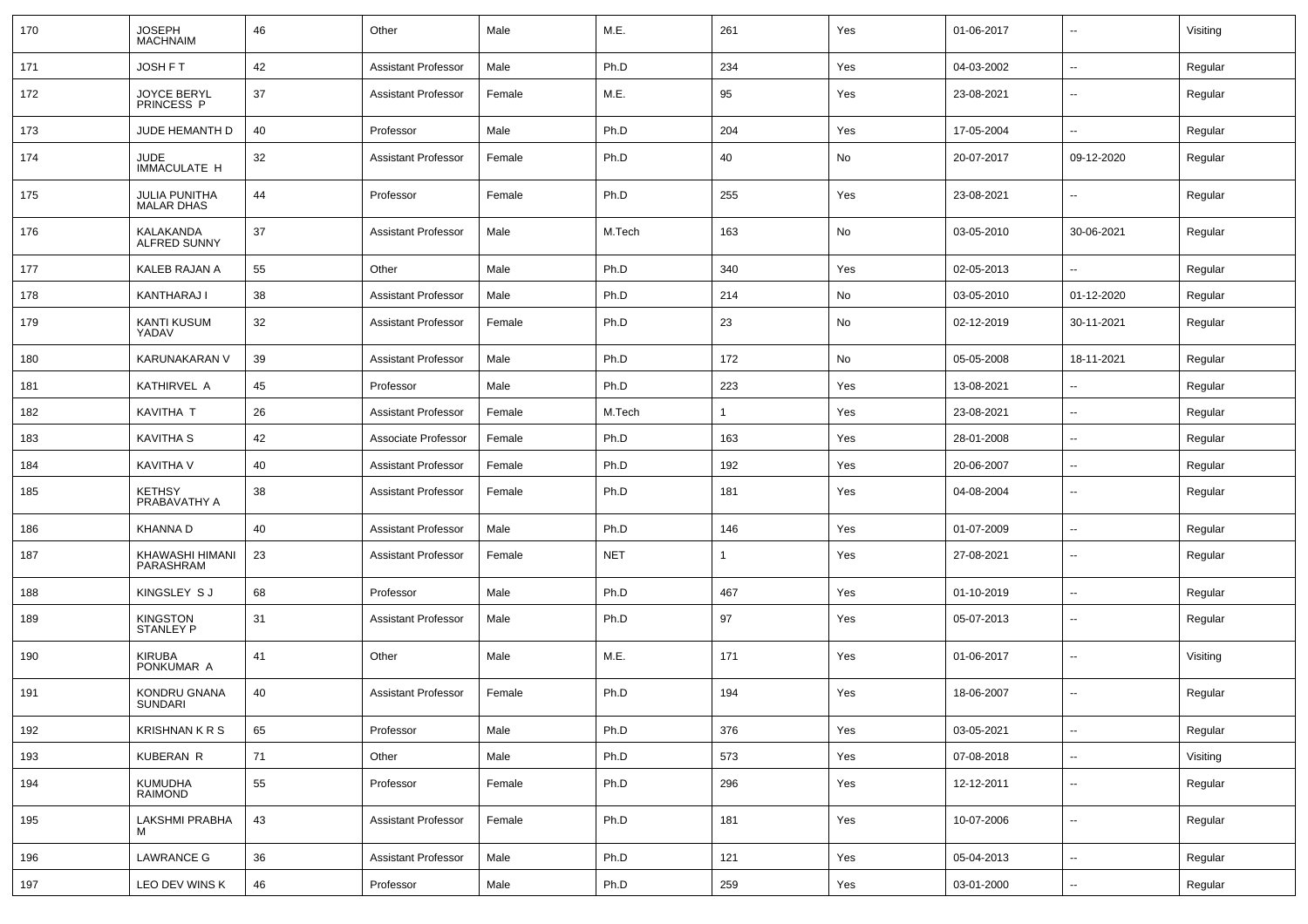| 198 | LEONARD<br>SHRUTHI A                    | 24 | <b>Assistant Professor</b>                          | Female | M.Tech     |                | Yes | 01-09-2021 |                          | Regular  |
|-----|-----------------------------------------|----|-----------------------------------------------------|--------|------------|----------------|-----|------------|--------------------------|----------|
| 199 | <b>LEVIN ANBU</b><br>MICHELE GOMEZ<br>P | 36 | <b>Assistant Professor</b>                          | Male   | Ph.D       | 162            | Yes | 01-07-2008 | --                       | Regular  |
| 200 | LIFE JOHN                               | 34 | <b>Assistant Professor</b>                          | Male   | M.Tech     | 12             | No  | 01-07-2020 | 30-06-2021               | Regular  |
| 201 | LIJIN GEORGE                            | 35 | <b>Assistant Professor</b>                          | Male   | Ph.D       | 133            | No  | 03-05-2010 | 18-06-2021               | Regular  |
| 202 | LINA ZAMSING<br><b>BHOYAR</b>           | 24 | <b>Assistant Professor</b>                          | Female | <b>NET</b> | -1             | Yes | 25-11-2021 | --                       | Regular  |
| 203 | <b>MACKLIN</b><br>ABRAHAM<br>NAVAMANI J | 45 | Associate Professor                                 | Male   | Ph.D       | 250            | Yes | 01-06-2016 | $\overline{\phantom{a}}$ | Regular  |
| 204 | <b>MADHU GANESH</b>                     | 56 | Professor                                           | Male   | Ph.D       | 427            | Yes | 02-02-2021 | ⊷.                       | Regular  |
| 205 | <b>MADHUV</b>                           | 44 | Associate Professor                                 | Male   | Ph.D       | 165            | Yes | 14-06-2012 | -−                       | Regular  |
| 206 | <b>MALIN BRUNTHA P</b>                  | 32 | <b>Assistant Professor</b>                          | Female | M.E.       | 110            | Yes | 18-06-2012 | -−                       | Regular  |
| 207 | MALKIYA RASALIN<br>PRINCE R             | 38 | <b>Assistant Professor</b>                          | Male   | Ph.D       | 165            | Yes | 06-06-2019 | --                       | Regular  |
| 208 | MANIMEGALAI P                           | 42 | Associate Professor                                 | Female | Ph.D       | 88             | Yes | 03-06-2019 | --                       | Regular  |
| 209 | MANIMEKALAI M A<br>P                    | 45 | <b>Assistant Professor</b>                          | Female | Ph.D       | 229            | Yes | 02-05-2008 | $\overline{\phantom{a}}$ | Regular  |
| 210 | <b>MANNAR</b><br>JAWAHAR P              | 67 | Dean / Principal /<br>Director / Vice<br>Chancellor | Male   | Ph.D       | 441            | Yes | 30-10-2017 | ⊷.                       | Regular  |
| 211 | <b>MANOJ G</b>                          | 39 | <b>Assistant Professor</b>                          | Male   | Ph.D       | 189            | Yes | 04-06-2010 | --                       | Regular  |
| 212 | MANOJ VIJAYAN                           | 41 | Other                                               | Male   | M.S        | 228            | Yes | 01-06-2017 | $\overline{\phantom{a}}$ | Visiting |
| 213 | MANORANJITHAM<br>R                      | 31 | <b>Assistant Professor</b>                          | Female | Ph.D       | 10             | Yes | 20-09-2021 | $\overline{\phantom{a}}$ | Regular  |
| 214 | <b>MARTIN SAGAYAM</b>                   | 33 | <b>Assistant Professor</b>                          | Male   | Ph.D       | 122            | Yes | 01-07-2013 | ⊷.                       | Regular  |
| 215 | <b>MARY NEEBHA T</b>                    | 38 | <b>Assistant Professor</b>                          | Female | Ph.D       | 129            | Yes | 15-11-2010 | $\overline{\phantom{a}}$ | Regular  |
| 216 | <b>MATHUT</b>                           | 37 | <b>Assistant Professor</b>                          | Female | M.Tech     | 139            | Yes | 02-05-2011 | -−                       | Regular  |
| 217 | MATTHEW<br>PALMER G                     | 23 | <b>Assistant Professor</b>                          | Male   | M.Tech     | $\mathbf{1}$   | Yes | 23-08-2021 | ⊷.                       | Regular  |
| 218 | MAYILSWAMI C                            | 66 | Professor                                           | Male   | Ph.D       | 482            | Yes | 04-12-2018 | -−                       | Regular  |
| 219 | MEENAL R                                | 48 | <b>Assistant Professor</b>                          | Female | Ph.D       | 238            | Yes | 04-06-2012 | Щ,                       | Regular  |
| 220 | MELITA L                                | 41 | Associate Professor                                 | Female | Ph.D       | 204            | Yes | 13-08-2021 | $\sim$                   | Regular  |
| 221 | <b>MENGU DINESH</b>                     | 28 | Assistant Professor                                 | Male   | M.E.       | $\overline{1}$ | Yes | 06-09-2021 | н.                       | Regular  |
| 222 | <b>MERCY SHANTHI R</b>                  | 52 | Associate Professor                                 | Female | Ph.D       | 303            | No  | 19-02-1996 | 30-06-2021               | Regular  |
| 223 | MERITA ANTO<br>BRITTO T                 | 37 | <b>Assistant Professor</b>                          | Female | Ph.D       | 118            | No  | 18-07-2012 | 30-01-2020               | Regular  |
| 224 | <b>MERLIN GILBERT</b><br>RAJ S          | 37 | Assistant Professor                                 | Male   | Ph.D       | 146            | Yes | 15-06-2009 | --                       | Regular  |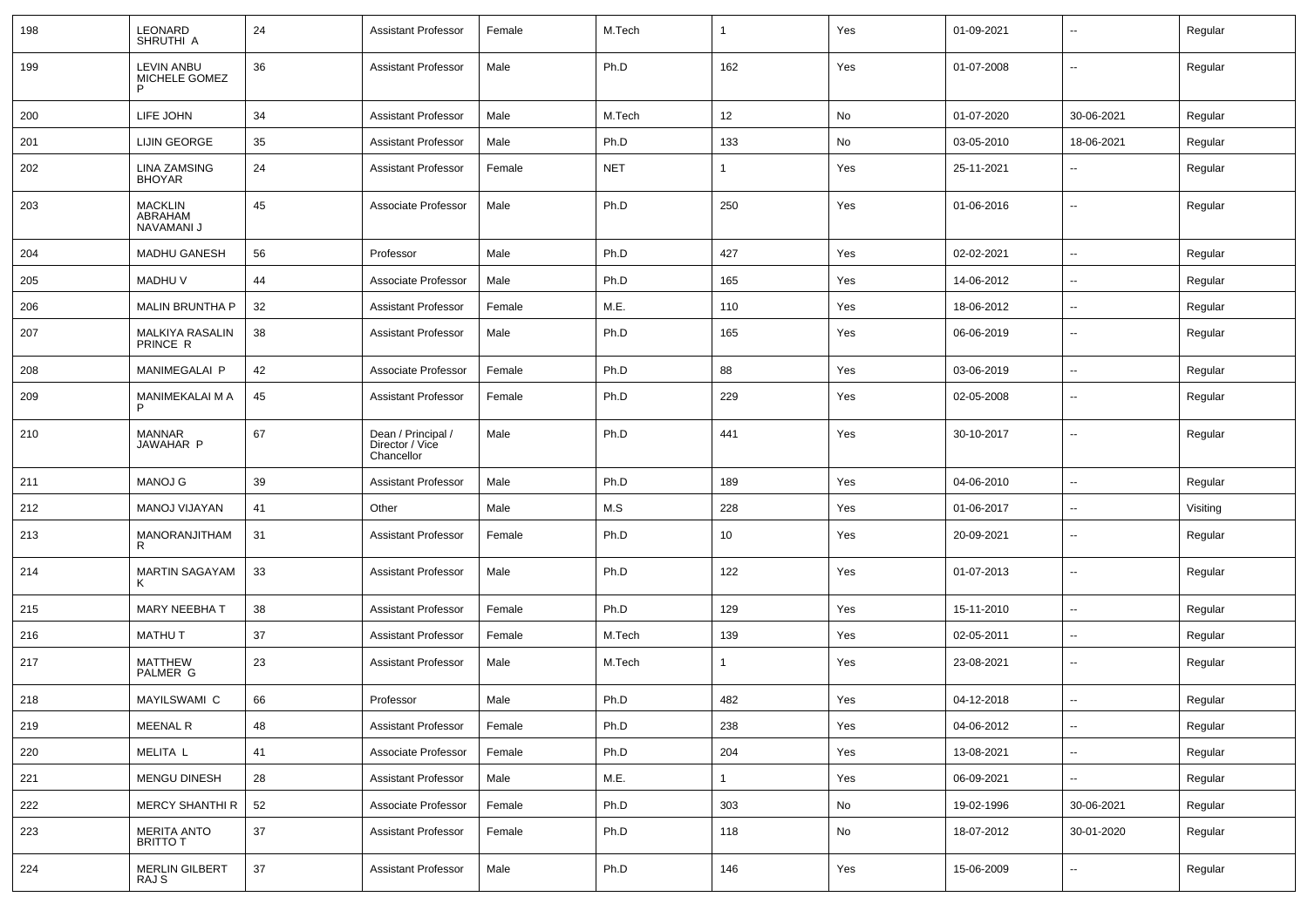| 225 | <b>MERLINK</b>                    | 23 | <b>Assistant Professor</b> | Female | M. Phil | 12  | No  | 01-07-2020 | 30-06-2021               | Regular  |
|-----|-----------------------------------|----|----------------------------|--------|---------|-----|-----|------------|--------------------------|----------|
| 226 | <b>MOHAN NAIK G</b>               | 29 | <b>Assistant Professor</b> | Male   | Ph.D    |     | Yes | 04-01-2022 | ۰.                       | Regular  |
| 227 | MOHANASUNDARA<br>M S              | 40 | <b>Assistant Professor</b> | Male   | Ph.D    | 166 | Yes | 01-06-2011 | ۰.                       | Regular  |
| 228 | <b>MONA SAHU</b>                  | 37 | <b>Assistant Professor</b> | Female | Ph.D    | 149 | Yes | 01-06-2011 | $\overline{a}$           | Regular  |
| 229 | <b>MURUGAN S</b>                  | 45 | Associate Professor        | Male   | Ph.D    | 277 | Yes | 24-07-2008 | ۰.                       | Regular  |
| 230 | MURUGESAN S                       | 76 | Other                      | Male   | M.S     | 576 | Yes | 01-06-2018 | ۰.                       | Visiting |
| 231 | <b>MUTHU KUMAR</b><br>NADAR M S A | 46 | <b>Assistant Professor</b> | Male   | Ph.D    | 123 | Yes | 01-06-2011 | $\overline{a}$           | Regular  |
| 232 | MUTHU VIJAYAN<br>ENOCH IV         | 44 | Professor                  | Male   | Ph.D    | 190 | Yes | 14-07-2008 | $\overline{a}$           | Regular  |
| 233 | <b>MYTHILY M</b>                  | 38 | <b>Assistant Professor</b> | Female | Ph.D    | 197 | Yes | 07-09-2010 | $\overline{\phantom{a}}$ | Regular  |
| 234 | NAGABUSHANAM<br>P                 | 39 | <b>Assistant Professor</b> | Male   | Ph.D    | 169 | Yes | 05-07-2013 | --                       | Regular  |
| 235 | NAGARAJU M                        | 29 | <b>Assistant Professor</b> | Male   | M.Tech  |     | Yes | 06-09-2021 | $\sim$                   | Regular  |
| 236 | NANDHA KUMAR R                    | 46 | Professor                  | Male   | Ph.D    | 127 | Yes | 03-01-2011 | --                       | Regular  |
| 237 | NARAIN PONRAJ D                   | 37 | <b>Assistant Professor</b> | Male   | Ph.D    | 170 | Yes | 18-06-2007 | $\overline{a}$           | Regular  |
| 238 | NARMADHA D                        | 36 | <b>Assistant Professor</b> | Female | Ph.D    | 122 | Yes | 02-05-2011 | ۰.                       | Regular  |
| 239 | <b>NAVEEN SUNDAR</b><br>G         | 40 | Associate Professor        | Male   | Ph.D    | 181 | Yes | 12-07-2006 | --                       | Regular  |
| 240 | NAVIN M GEORGE                    | 32 | <b>Assistant Professor</b> | Male   | M.Tech  | 95  | Yes | 21-01-2014 | $\overline{a}$           | Regular  |
| 241 | <b>NEHA TOMAR</b>                 | 35 | <b>Assistant Professor</b> | Female | Ph.D    | 117 | Yes | 17-05-2021 | $\sim$                   | Regular  |
| 242 | NESASUDHA M                       | 52 | Professor                  | Female | Ph.D    | 278 | Yes | 09-06-2000 | $\sim$                   | Regular  |
| 243 | NIRMAL D                          | 37 | Professor                  | Male   | Ph.D    | 170 | Yes | 18-06-2007 | $\overline{a}$           | Regular  |
| 244 | NISHI SHAHNAJ<br><b>HAIDER</b>    | 35 | Assistant Professor        | Female | Ph.D    | 51  | Yes | 02-12-2019 | $\overline{a}$           | Regular  |
| 245 | OBADIAH A                         | 36 | <b>Assistant Professor</b> | Male   | Ph.D    | 157 | Yes | 06-07-2012 | $\sim$                   | Regular  |
| 246 | PAMELA D                          | 40 | Associate Professor        | Female | Ph.D    | 203 | Yes | 03-01-2011 | $\overline{\phantom{a}}$ | Regular  |
| 247 | PARAMESWARI K                     | 54 | Associate Professor        | Female | Ph.D    | 273 | Yes | 30-07-2001 | ۰.                       | Regular  |
| 248 | PATHAK SUMIT<br>SUDHIR            | 29 | <b>Assistant Professor</b> | Male   | M.Tech  |     | Yes | 20-09-2021 | $\sim$                   | Regular  |
| 249 | PAUL SATHIYAN S                   | 38 | <b>Assistant Professor</b> | Male   | Ph.D    | 170 | Yes | 18-06-2007 | $\sim$                   | Regular  |
| 250 | PETHURU RAJ                       | 53 | Other                      | Male   | Ph.D    | 339 | Yes | 01-06-2017 | $\sim$                   | Visiting |
| 251 | PHILIP SELVARAJ<br>D              | 54 | Associate Professor        | Male   | Ph.D    | 277 | Yes | 08-07-1998 | $\sim$                   | Regular  |
| 252 | PINAKI DEY                        | 38 | <b>Assistant Professor</b> | Male   | Ph.D    | 109 | Yes | 08-08-2016 | щ.                       | Regular  |
| 253 | PONMARY<br>PUSHPA LATHA D         | 44 | Associate Professor        | Female | Ph.D    | 248 | Yes | 01-06-2016 | щ.                       | Regular  |
| 254 | POONKODI M                        | 58 | <b>Assistant Professor</b> | Female | Ph.D    | 384 | No  | 02-07-2007 | 31-05-2021               | Regular  |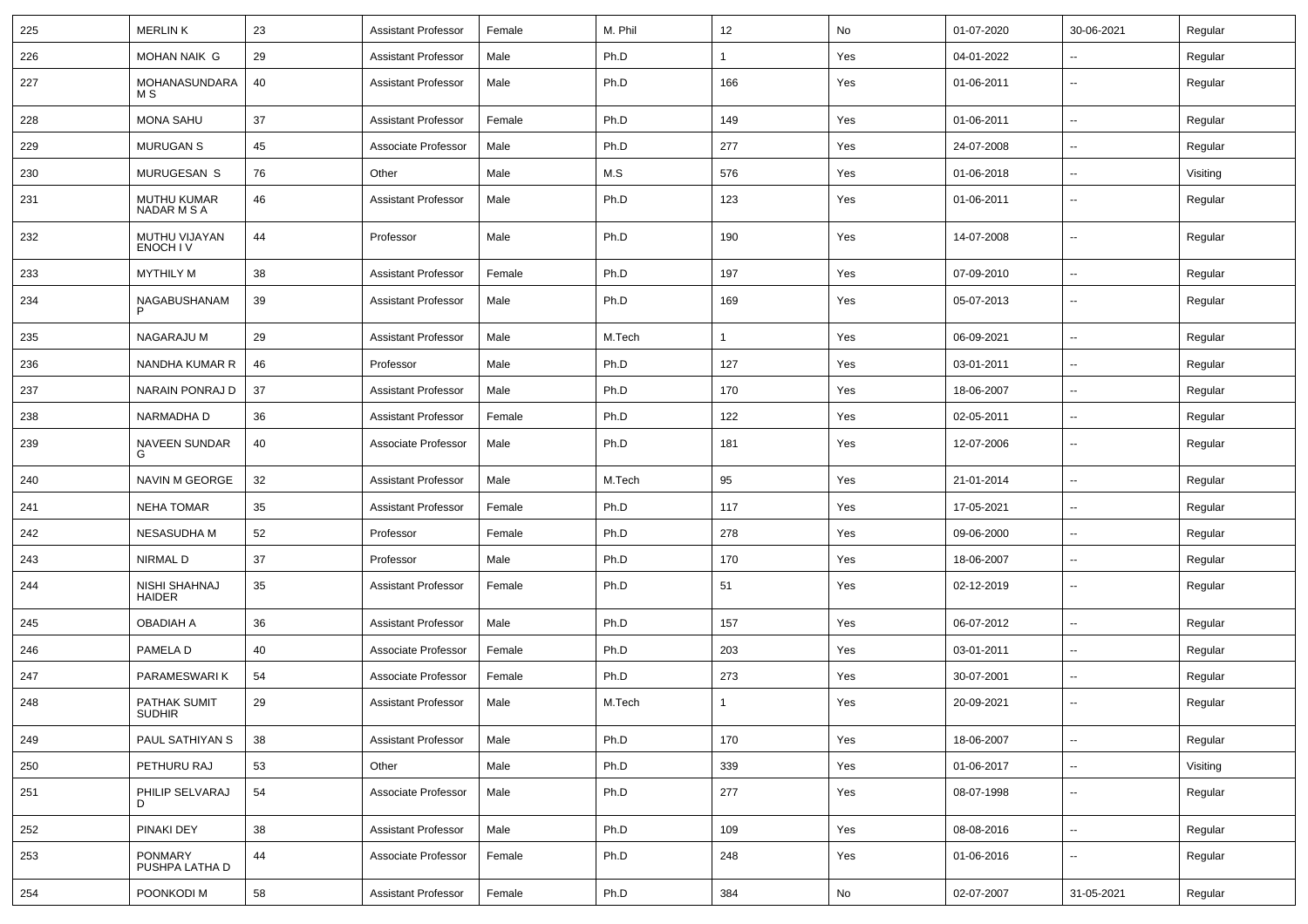| 255 | PORSELVI K                              | 42     | <b>Assistant Professor</b> | Female | Ph.D   | 228 | Yes | 28-06-2004 | ⊷.                       | Regular  |
|-----|-----------------------------------------|--------|----------------------------|--------|--------|-----|-----|------------|--------------------------|----------|
| 256 | PRABHU J                                | 40     | <b>Assistant Professor</b> | Male   | Ph.D   | 218 | Yes | 09-06-2010 | -−                       | Regular  |
| 257 | PRAGALYAASHRE<br>E M M                  | 47     | <b>Assistant Professor</b> | Female | Ph.D   | 80  | Yes | 14-07-2016 | $\overline{\phantom{a}}$ | Regular  |
| 258 | PRASANTH<br><b>KOOTHOOR</b>             | 35     | <b>Assistant Professor</b> | Male   | Ph.D   | 83  | Yes | 20-08-2020 | ⊷.                       | Regular  |
| 259 | <b>PRATHAP S</b>                        | 33     | <b>Assistant Professor</b> | Male   | Ph.D   | 26  | Yes | 02-12-2019 | ⊷.                       | Regular  |
| 260 | PRAVEEN<br><b>IMMANUEL</b><br>PAULRAJ J | 31     | <b>Assistant Professor</b> | Male   | M.Tech | 73  | Yes | 18-06-2018 | --                       | Regular  |
| 261 | PRAVEEN KUMAR<br><b>BANNARAVURI</b>     | 34     | <b>Assistant Professor</b> | Male   | Ph.D   | 43  | Yes | 07-08-2019 | ⊷.                       | Regular  |
| 262 | PRAVEEN VIJAYA<br>RAJ P                 | 33     | <b>Assistant Professor</b> | Male   | Ph.D   | 37  | No  | 06-06-2019 | 24-11-2020               | Regular  |
| 263 | PRAVIN WINSTER<br>G                     | 43     | Other                      | Male   | M.E.   | 230 | Yes | 10-06-2017 | ⊷.                       | Visiting |
| 264 | PRAWIN ANGEL<br><b>MICHAEL</b>          | 40     | Associate Professor        | Female | Ph.D   | 219 | Yes | 01-06-2004 | ⊷.                       | Regular  |
| 265 | PRINCE ARULRAJ<br>G                     | 60     | Professor                  | Male   | Ph.D   | 447 | Yes | 01-06-2016 | ⊷.                       | Regular  |
| 266 | PRISCILLA JOY R                         | 34     | <b>Assistant Professor</b> | Female | Ph.D   | 120 | Yes | 16-08-2021 | ⊷.                       | Regular  |
| 267 | PRIYADHARSINI C                         | 36     | <b>Assistant Professor</b> | Female | Ph.D   | 156 | Yes | 05-07-2008 | $\overline{\phantom{a}}$ | Regular  |
| 268 | PRIYADHARSINI<br>LOVELIN G              | 32     | <b>Assistant Professor</b> | Female | M.E.   | 72  | Yes | 31-08-2021 |                          | Regular  |
| 269 | <b>PUNEET KUMAR</b>                     | 31     | <b>Assistant Professor</b> | Male   | Ph.D   | 33  | No  | 28-07-2020 | 30-11-2021               | Regular  |
| 270 | PUNITHA <sub>S</sub>                    | 38     | <b>Assistant Professor</b> | Female | Ph.D   | 98  | Yes | 28-07-2020 | $\overline{\phantom{a}}$ | Regular  |
| 271 | RADHA <sub>S</sub>                      | 38     | <b>Assistant Professor</b> | Female | Ph.D   | 170 | Yes | 18-06-2012 | ⊷.                       | Regular  |
| 272 | RADHAKRISHNAN<br>ALAGARSAMI             | 71     | Other                      | Male   | M.E.   | 492 | Yes | 01-06-2018 | н.                       | Visiting |
| 273 | RADHAKRISHNAN<br>ΒL                     | 40     | <b>Assistant Professor</b> | Male   | M.Tech | 152 | Yes | 29-07-2013 | -−                       | Regular  |
| 274 | RAJA A S                                | 39     | Other                      | Male   | Ph.D   | 183 | Yes | 01-06-2018 | н.                       | Visiting |
| 275 | RAJA R                                  | 48     | Associate Professor        | Male   | Ph.D   | 283 | Yes | 13-01-2000 | н.                       | Regular  |
| 276 | RAJAKUMAR S RAI 41                      |        | Assistant Professor        | Male   | Ph.D   | 223 | Yes | 31-01-2003 | ⊷.                       | Regular  |
| 277 | RAJALAKSHMY P                           | 44     | Associate Professor        | Female | Ph.D   | 252 | Yes | 13-06-2005 | ш.                       | Regular  |
| 278 | RAJENDRA KUMAR                          | 33     | <b>Assistant Professor</b> | Male   | Ph.D   | 51  | Yes | 13-06-2019 | $\overline{\phantom{a}}$ | Regular  |
| 279 | RAJENDRAN M                             | 66     | Professor                  | Male   | Ph.D   | 477 | No  | 27-07-2018 | 30-04-2020               | Regular  |
| 280 | RAJENDRAN K                             | 63     | Professor                  | Male   | Ph.D   | 435 | Yes | 11-05-2018 | н.                       | Regular  |
| 281 | RAJESH RUBAN S                          | 38     | <b>Assistant Professor</b> | Male   | Ph.D   | 169 | Yes | 05-07-2011 | $\sim$                   | Regular  |
| 282 | RAJESH S                                | $48\,$ | Professor                  | Male   | Ph.D   | 239 | Yes | 18-02-2002 | $\sim$                   | Regular  |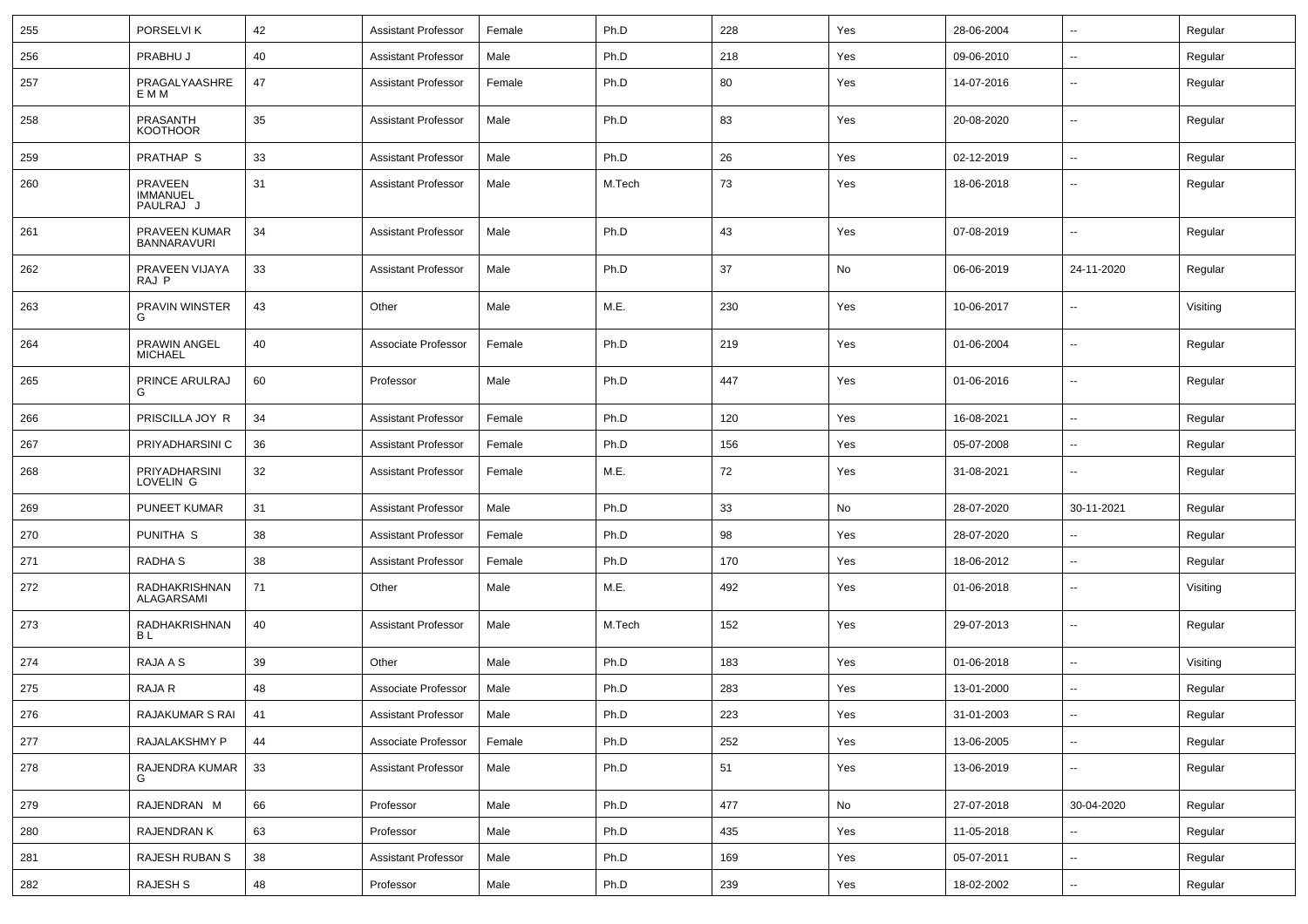| 283 | RAJESWARI M                                 | 38 | Associate Professor        | Female | Ph.D | 158            | Yes | 01-09-2021 | $\overline{\phantom{a}}$ | Regular  |
|-----|---------------------------------------------|----|----------------------------|--------|------|----------------|-----|------------|--------------------------|----------|
| 284 | RAM KRISHAN<br><b>SHARMA</b>                | 72 | Professor                  | Male   | Ph.D | 613            | Yes | 03-01-2015 | --                       | Regular  |
| 285 | RAM<br>VISWANATHAN                          | 57 | Other                      | Male   | M.S  | 180            | Yes | 01-06-2017 | --                       | Visiting |
| 286 | RAMALAKSHMI K                               | 41 | <b>Assistant Professor</b> | Female | Ph.D | 174            | No  | 01-06-2006 | 16-12-2020               | Regular  |
| 287 | RAMESH KUMAR P                              | 39 | <b>Assistant Professor</b> | Male   | Ph.D | 170            | Yes | 09-07-2007 | $\overline{\phantom{a}}$ | Regular  |
| 288 | RANGA<br><b>RAJAGOPAL</b>                   | 56 | Other                      | Male   | Ph.D | 422            | Yes | 10-06-2017 | $\overline{\phantom{a}}$ | Visiting |
| 289 | RANGANATHAN T                               | 51 | Professor                  | Male   | Ph.D | 237            | Yes | 10-06-2005 | $\overline{\phantom{a}}$ | Regular  |
| 290 | RANJIT JEBA<br>THANGAIAH P                  | 43 | Professor                  | Male   | Ph.D | 229            | Yes | 01-06-2016 | $\overline{\phantom{a}}$ | Regular  |
| 291 | RATNA KUMAR                                 | 36 | <b>Assistant Professor</b> | Male   | Ph.D | 58             | Yes | 01-12-2020 | $\overline{\phantom{a}}$ | Regular  |
| 292 | RAVEENA JUDIE<br>DOLLY D                    | 38 | <b>Assistant Professor</b> | Female | Ph.D | 173            | Yes | 02-03-2010 | --                       | Regular  |
| 293 | <b>REBECCA</b><br>JEBASEELI EDNA<br>к       | 52 | Associate Professor        | Female | Ph.D | 266            | Yes | 01-09-1999 | --                       | Regular  |
| 294 | REXIE J A M                                 | 41 | <b>Assistant Professor</b> | Female | M.E. | 198            | Yes | 01-11-2011 | $\overline{\phantom{a}}$ | Regular  |
| 295 | <b>REYA ISSAC</b>                           | 40 | Associate Professor        | Female | Ph.D | 208            | Yes | 18-06-2007 | --                       | Regular  |
| 296 | <b>RIDLING</b><br><b>MARGARET</b><br>WALLER | 62 | Professor                  | Female | Ph.D | 451            | Yes | 28-06-2017 | $\mathbf{u}$             | Regular  |
| 297 | RITUJA UPADHYAY                             | 39 | Associate Professor        | Female | Ph.D | 138            | Yes | 15-04-2021 | --                       | Regular  |
| 298 | ROBINSON PAUL G                             | 51 | Professor                  | Male   | M.E. | 321            | Yes | 19-10-2019 | $\mathbf{u}$             | Regular  |
| 299 | <b>ROBINSON SMART</b><br>D S                | 54 | Professor                  | Male   | Ph.D | 368            | Yes | 03-01-1991 | $\sim$                   | Regular  |
| 300 | <b>ROOPA</b><br><b>JAYASINGH J</b>          | 47 | Assistant Professor        | Female | Ph.D | 223            | Yes | 15-06-2009 | $\sim$                   | Regular  |
| 301 | ROSE RANI JOHN                              | 38 | <b>Assistant Professor</b> | Female | M.E. | 160            | No  | 02-06-2008 | 30-04-2021               | Regular  |
| 302 | ROSHNI THANKA<br>м                          | 36 | <b>Assistant Professor</b> | Female | Ph.D | 158            | Yes | 02-05-2008 | --                       | Regular  |
| 303 | SABITHA R                                   | 39 | <b>Assistant Professor</b> | Female | Ph.D | 149            | Yes | 28-07-2020 |                          | Regular  |
| 304 | SABITHA JANNET                              | 45 | <b>Assistant Professor</b> | Female | Ph.D | 182            | Yes | 18-06-2007 | $\overline{\phantom{a}}$ | Regular  |
| 305 | SALAJA S                                    | 42 | Professor                  | Female | Ph.D | 230            | Yes | 02-03-2004 | $\sim$                   | Regular  |
| 306 | <b>SAM PAUL P</b>                           | 43 | Professor                  | Male   | Ph.D | 243            | Yes | 01-06-2001 | $\sim$                   | Regular  |
| 307 | <b>SAMSON ARUN</b><br>RAJ A                 | 31 | <b>Assistant Professor</b> | Male   | Ph.D | $\overline{2}$ | Yes | 28-06-2021 | $\sim$                   | Regular  |
| 308 | SAMSON<br>IMMANUEL J                        | 38 | <b>Assistant Professor</b> | Male   | Ph.D | 176            | Yes | 04-06-2010 | $\overline{\phantom{a}}$ | Regular  |
| 309 | SAMSON ISAAC J                              | 44 | <b>Assistant Professor</b> | Male   | Ph.D | 248            | Yes | 01-06-2011 | $\sim$                   | Regular  |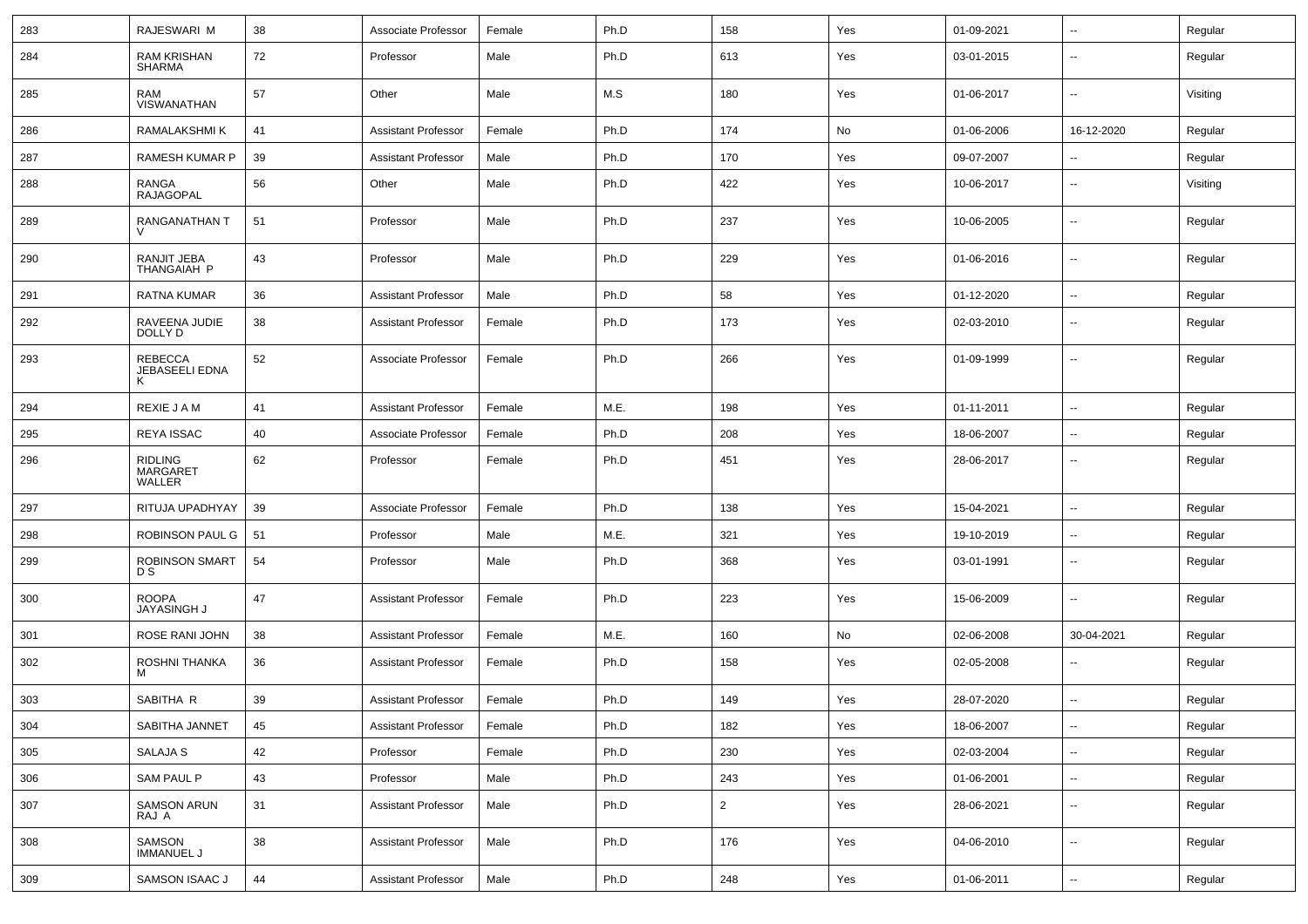| 310 | SAMSON NESARAJ                                    | 47 | Professor                  | Male   | Ph.D    | 298          | Yes           | 08-07-2005 | $\mathbf{u}$             | Regular  |
|-----|---------------------------------------------------|----|----------------------------|--------|---------|--------------|---------------|------------|--------------------------|----------|
| 311 | SAMUEL J                                          | 35 | Other                      | Male   | M.E.    | 122          | Yes           | 01-06-2017 | $\sim$                   | Visiting |
| 312 | SAMUELRAJ<br>CHRYSOLITE G                         | 29 | Assistant Professor        | Male   | M.S     | 22           | Yes           | 04-11-2019 | $\sim$                   | Regular  |
| 313 | SANTHIYA P                                        | 32 | <b>Assistant Professor</b> | Female | M.E.    | 75           | Yes           | 23-08-2021 | $\sim$                   | Regular  |
| 314 | SATHEESH KUMAR<br>S                               | 33 | Assistant Professor        | Male   | M.E.    | 107          | No            | 04-07-2012 | 30-06-2020               | Regular  |
| 315 | SATYA SUNDAR<br><b>MOHANTY</b>                    | 33 | Assistant Professor        | Male   | Ph.D    | 24           | Yes           | 05-07-2021 | $\overline{\phantom{a}}$ | Regular  |
| 316 | <b>SEBASTIAN</b><br><b>TERENCE J</b>              | 34 | Assistant Professor        | Male   | Ph.D    | 133          | Yes           | 04-06-2012 | $\overline{\phantom{a}}$ | Regular  |
| 317 | <b>SEEMA</b><br>RADHESHYAMJI<br>BAJAJ             | 36 | Assistant Professor        | Female | M.Tech  | 31           | No            | 28-07-2020 | 03-12-2020               | Regular  |
| 318 | <b>SELVAMANI R</b>                                | 42 | Associate Professor        | Male   | Ph.D    | 206          | Yes           | 23-06-2004 | $\sim$                   | Regular  |
| 319 | SELVARATHI M                                      | 41 | Assistant Professor        | Female | Ph.D    | 197          | Yes           | 13-08-2007 | $\overline{\phantom{a}}$ | Regular  |
| 320 | SENTHIL KUMAR                                     | 48 | Other                      | Male   | M.E.    | 314          | Yes           | 01-06-2017 | $\overline{\phantom{a}}$ | Visiting |
| 321 | SENTHILKUMAR M                                    | 39 | <b>Assistant Professor</b> | Male   | Ph.D    | 125          | Yes           | 28-03-2011 | $\overline{\phantom{a}}$ | Regular  |
| 322 | <b>SHAJIN PRINCE</b>                              | 34 | <b>Assistant Professor</b> | Male   | Ph.D    | 136          | Yes           | 03-05-2010 | $\overline{\phantom{a}}$ | Regular  |
| 323 | <b>SHAMILA</b><br><b>EBENEZER A</b>               | 40 | Associate Professor        | Female | Ph.D    | 210          | Yes           | 13-02-2004 | $\overline{\phantom{a}}$ | Regular  |
| 324 | <b>SHANMATHI</b><br><b>REKHA</b>                  | 29 | <b>Assistant Professor</b> | Female | M.Tech  | $\mathbf{1}$ | Yes           | 23-08-2021 | $\overline{\phantom{a}}$ | Regular  |
| 325 | <b>SHANTHINI</b><br>PANDIARAJ                     | 55 | Associate Professor        | Female | Ph.D    | 305          | Yes           | 18-05-2000 | --                       | Regular  |
| 326 | <b>SHANTY CHACKO</b>                              | 54 | <b>Assistant Professor</b> | Male   | Ph.D    | 313          | Yes           | 01-08-1997 |                          | Regular  |
| 327 | <b>SHARON</b><br><b>POORNIMA</b>                  | 43 | <b>Assistant Professor</b> | Female | M. Phil | 100          | No            | 16-07-2018 | 27-11-2019               | Regular  |
| 328 | SHEEBA MERLIN G                                   | 41 | <b>Assistant Professor</b> | Female | Ph.D    | 151          | Yes           | 12-07-2013 | $\sim$                   | Regular  |
| 329 | SHENBAGAVALLI                                     | 46 | <b>Assistant Professor</b> | Female | Ph.D    | 148          | Yes           | 23-08-2021 | $\sim$                   | Regular  |
| 330 | SHIBIN D                                          | 31 | <b>Assistant Professor</b> | Male   | M.Tech  | 96           | Yes           | 21-08-2013 | $\sim$                   | Regular  |
| 331 | SHILPA AARTHI M                                   | 26 | <b>Assistant Professor</b> | Female | M.E.    | $\mathbf{1}$ | Yes           | 27-08-2021 | $\overline{\phantom{a}}$ | Regular  |
| 332 | SHINE LET G                                       | 37 | <b>Assistant Professor</b> | Female | Ph.D    | 161          | Yes           | 05-07-2007 | $\sim$                   | Regular  |
| 333 | SHIRLY S                                          | 29 | <b>Assistant Professor</b> | Female | Ph.D    | $\mathbf{1}$ | Yes           | 16-08-2021 | $\sim$                   | Regular  |
| 334 | SHOBHA REKH A                                     | 49 | Professor                  | Female | Ph.D    | 300          | Yes           | 05-12-2012 |                          | Regular  |
| 335 | <b>SHRIKRISHNA</b><br>SHRINIVAS<br><b>NISHANI</b> | 31 | Assistant Professor        | Male   | Ph.D    | 9            | $\mathsf{No}$ | 22-02-2021 | 16-12-2021               | Regular  |
| 336 | SHYLU D S                                         | 41 | Associate Professor        | Female | Ph.D    | 219          | Yes           | 09-06-2005 | $\sim$                   | Regular  |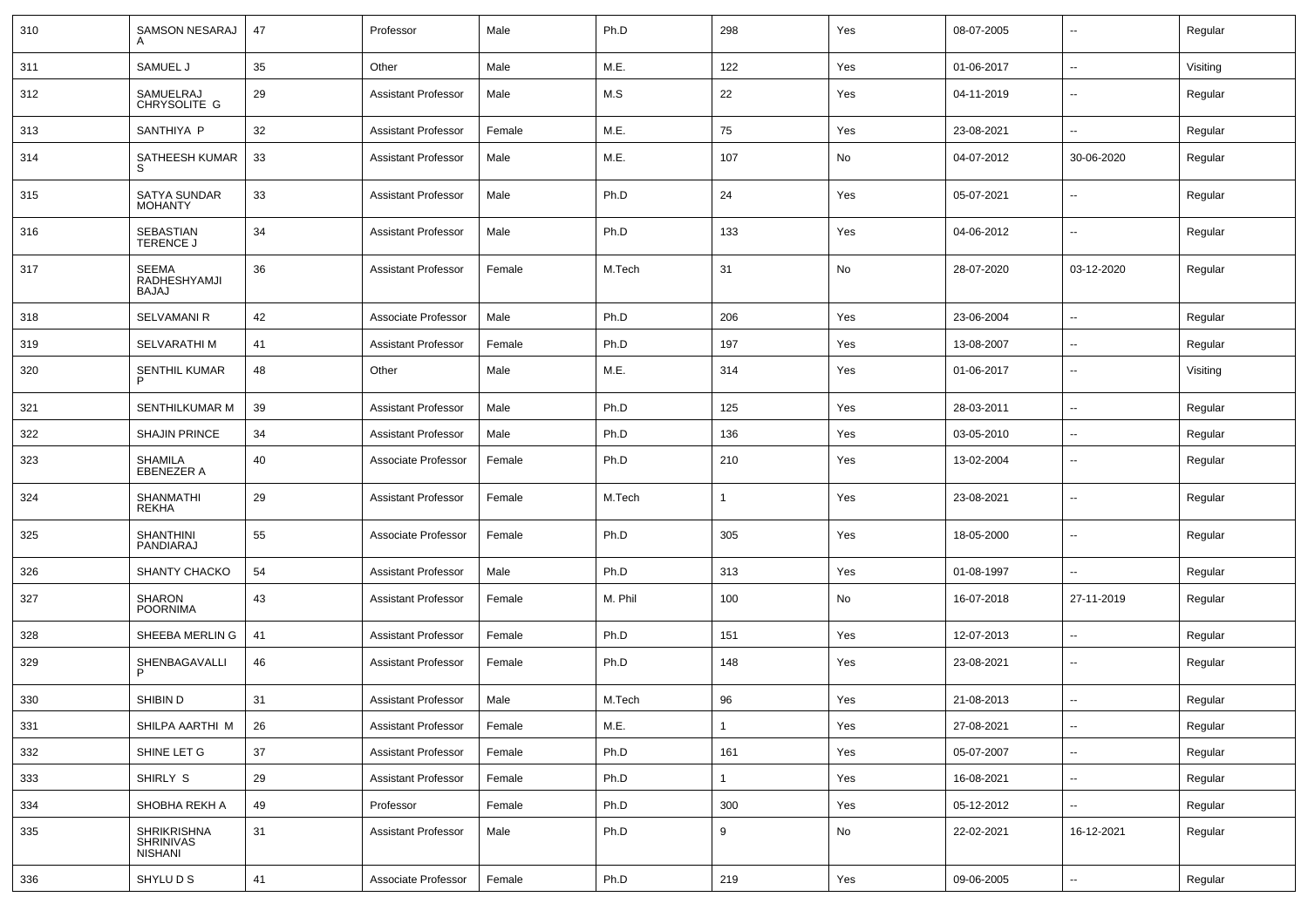| 337 | SIVA MANGAI N M                        | 42 | Associate Professor        | Female | Ph.D       | 215 | Yes | 13-06-2012 | $\sim$                   | Regular  |
|-----|----------------------------------------|----|----------------------------|--------|------------|-----|-----|------------|--------------------------|----------|
| 338 | SIVARANJANI K                          | 31 | <b>Assistant Professor</b> | Female | Ph.D       | 49  | Yes | 20-07-2017 | --                       | Regular  |
| 339 | SNEHA GAUTAM                           | 36 | <b>Assistant Professor</b> | Male   | Ph.D       | 60  | Yes | 06-06-2019 | $\overline{\phantom{a}}$ | Regular  |
| 340 | <b>SNOWLIN PREETHI</b><br>JANANI A     | 32 | <b>Assistant Professor</b> | Female | M.E.       | 13  | Yes | 22-11-2021 | $\overline{\phantom{a}}$ | Regular  |
| 341 | SOURAV GHOSH                           | 38 | Associate Professor        | Male   | Ph.D       | 101 | Yes | 23-08-2021 | $\overline{\phantom{a}}$ | Regular  |
| 342 | SRIDEVI SATHYA<br>PRIYA S              | 41 | Assistant Professor        | Female | Ph.D       | 214 | Yes | 18-08-2003 |                          | Regular  |
| 343 | STELLA MARY P                          | 41 | <b>Assistant Professor</b> | Female | M. Phil    | 174 | No  | 24-07-2018 | 03-12-2021               | Regular  |
| 344 | <b>STEWART</b><br><b>KIRUBAKARAN S</b> | 33 | Assistant Professor        | Male   | M.Tech     | 108 | Yes | 16-08-2021 |                          | Regular  |
| 345 | SUBHA HENCY<br><b>JOSE P</b>           | 42 | Associate Professor        | Female | Ph.D       | 225 | Yes | 21-11-2002 | $\overline{\phantom{a}}$ | Regular  |
| 346 | <b>SUGANTHI</b><br><b>EVANGELINE C</b> | 32 | <b>Assistant Professor</b> | Female | Ph.D       | 110 | Yes | 04-06-2012 | $\overline{\phantom{a}}$ | Regular  |
| 347 | <b>SUGUMARD</b>                        | 41 | Associate Professor        | Male   | Ph.D       | 206 | Yes | 07-08-2002 | $\overline{a}$           | Regular  |
| 348 | <b>SUGUNA</b><br>DEVAKUMARI M          | 42 | <b>Assistant Professor</b> | Female | Ph.D       | 63  | Yes | 14-06-2017 | --                       | Regular  |
| 349 | <b>SUJA ALPHONSE</b><br>A              | 36 | <b>Assistant Professor</b> | Female | M.Tech     | -1  | Yes | 13-08-2021 | --                       | Regular  |
| 350 | SUJATHA T                              | 37 | <b>Assistant Professor</b> | Female | Ph.D       | 167 | No  | 03-05-2021 | 18-11-2021               | Regular  |
| 351 | SUJITHA JULIET D                       | 42 | Associate Professor        | Female | Ph.D       | 217 | Yes | 18-07-2006 | -−                       | Regular  |
| 352 | SUJITHRA T                             | 36 | <b>Assistant Professor</b> | Female | Ph.D       | 78  | Yes | 09-09-2021 | --                       | Regular  |
| 353 | SUNITHA G                              | 41 | Other                      | Female | <b>BDS</b> | 193 | Yes | 20-07-2016 | $\overline{\phantom{a}}$ | Visiting |
| 354 | <b>SURESH BABU SK</b>                  | 36 | <b>Assistant Professor</b> | Male   | Ph.D       | 146 | Yes | 02-07-2012 | --                       | Regular  |
| 355 | <b>SURESH M</b>                        | 40 | <b>Assistant Professor</b> | Male   | Ph.D       | 207 | Yes | 02-12-2009 | $\sim$                   | Regular  |
| 356 | <b>TAPAS DEBNATH</b>                   | 31 | <b>Assistant Professor</b> | Male   | Ph.D       | 13  | Yes | 28-07-2020 | $\overline{\phantom{a}}$ | Regular  |
| 357 | <b>TENSING D</b>                       | 55 | Professor                  | Male   | Ph.D       | 406 | Yes | 06-08-2012 | ⊷.                       | Regular  |
| 358 | THANGAVEL K                            | 62 | Professor                  | Male   | Ph.D       | 427 | Yes | 16-12-2019 | -−                       | Regular  |
| 359 | <b>THOMAS GEORGE</b><br>S              | 46 | Professor                  | Male   | Ph.D       | 288 | Yes | 03-09-1997 | --                       | Regular  |
| 360 | THUSNAVIS BELLA<br>MARY I              | 35 | <b>Assistant Professor</b> | Female | Ph.D       | 146 | Yes | 15-06-2009 | $\sim$                   | Regular  |
| 361 | TIROUTCHELVAME<br>D.                   | 51 | <b>Assistant Professor</b> | Male   | Ph.D       | 239 | No  | 15-07-2010 | 25-06-2021               | Regular  |
| 362 | TITUS I                                | 32 | <b>Assistant Professor</b> | Male   | M.Tech     | 18  | Yes | 23-08-2021 | $\sim$                   | Regular  |
| 363 | <b>TONY JOSE</b>                       | 34 | <b>Assistant Professor</b> | Male   | Ph.D       | 26  | Yes | 06-06-2019 | $\sim$                   | Regular  |
| 364 | VANI C                                 | 51 | <b>Assistant Professor</b> | Female | Ph.D       | 221 | Yes | 15-06-2009 | $\sim$                   | Regular  |
| 365 | VASANTH KUMAR<br>S                     | 62 | Professor                  | Male   | Ph.D       | 434 | Yes | 17-06-2019 | $\sim$                   | Visiting |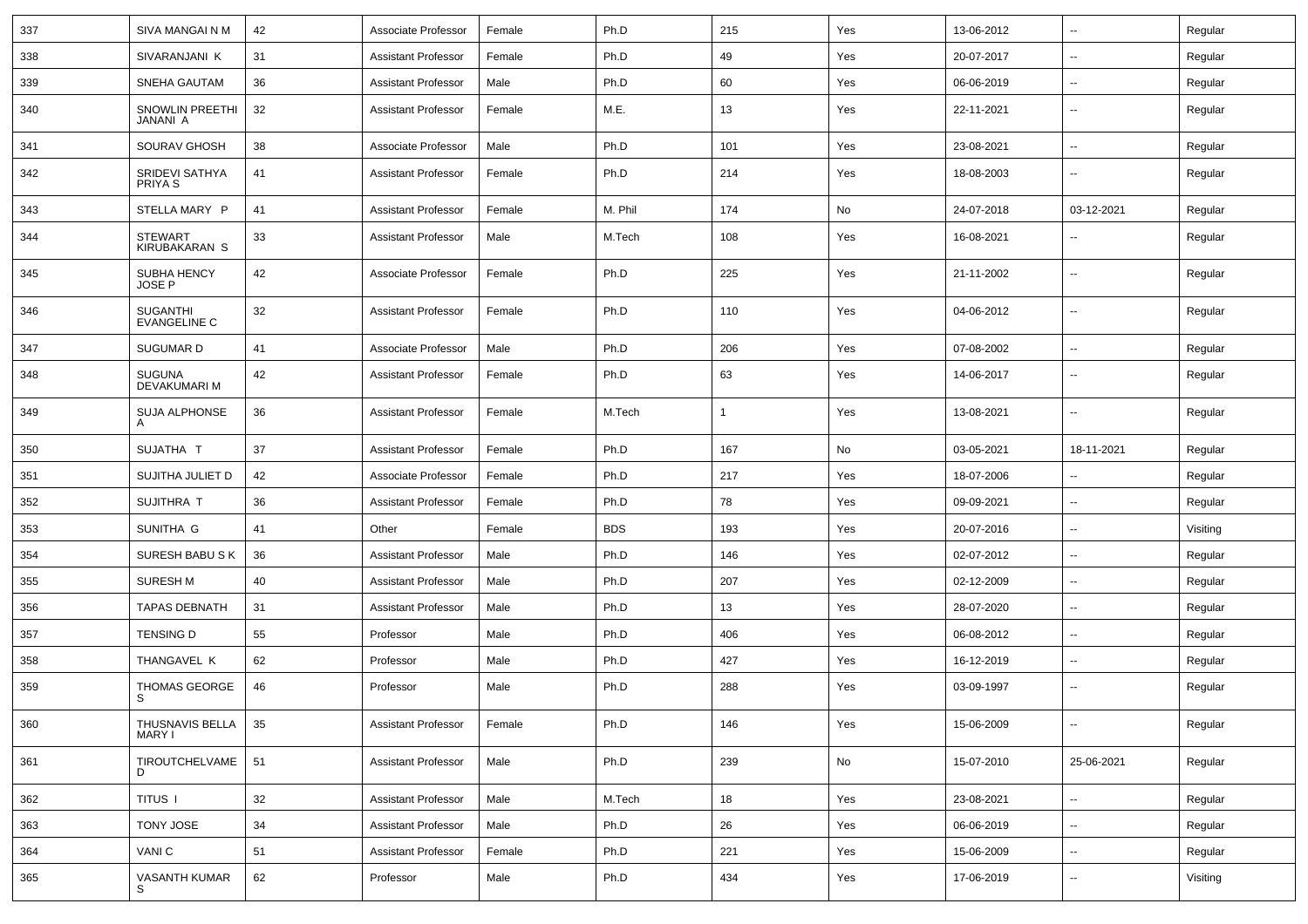| 366 | <b>VELAN Y</b>                           | 27 | <b>Assistant Professor</b> | Male   | M.Tech     | 51  | Yes | 15-05-2021 | $\sim$                   | Regular  |
|-----|------------------------------------------|----|----------------------------|--------|------------|-----|-----|------------|--------------------------|----------|
| 367 | <b>VENINSTINE VIVIK</b>                  | 40 | <b>Assistant Professor</b> | Male   | Ph.D       | 182 | Yes | 01-07-2011 | ۰.                       | Regular  |
| 368 | VENKATACHALAM<br>S                       | 47 | <b>Assistant Professor</b> | Male   | Ph.D       | 80  | Yes | 03-06-2019 | $\overline{\phantom{a}}$ | Regular  |
| 369 | <b>VENKATESAN R</b>                      | 42 | Associate Professor        | Male   | Ph.D       | 213 | Yes | 01-06-2006 | $\sim$                   | Regular  |
| 370 | <b>VENKATESH</b><br><b>KUMAR P</b>       | 37 | <b>Assistant Professor</b> | Male   | Ph.D       | 180 | Yes | 15-06-2010 | $\overline{\phantom{a}}$ | Regular  |
| 371 | VICTOR DU JOHN<br>H                      | 33 | <b>Assistant Professor</b> | Male   | Ph.D       | 110 | Yes | 21-06-2013 | $\overline{\phantom{a}}$ | Regular  |
| 372 | <b>VIDHYA B</b>                          | 38 | <b>Assistant Professor</b> | Female | Ph.D       | 127 | Yes | 06-01-2011 | $\overline{\phantom{a}}$ | Regular  |
| 373 | <b>VIJAIKANTH V</b>                      | 46 | Associate Professor        | Male   | Ph.D       | 136 | Yes | 08-04-2010 | ۰.                       | Regular  |
| 374 | VIJAY ANAND L D                          | 35 | <b>Assistant Professor</b> | Male   | Ph.D       | 146 | Yes | 15-06-2009 | $\overline{\phantom{a}}$ | Regular  |
| 375 | VIJAY DANIEL P                           | 32 | <b>Assistant Professor</b> | Male   | M.E.       | 85  | No  | 09-07-2012 | 29-08-2019               | Regular  |
| 376 | VIJAY S J                                | 41 | Professor                  | Male   | Ph.D       | 183 | Yes | 13-06-2005 | $\sim$                   | Regular  |
| 377 | VIJAYALAKSHMI<br><b>KOVURU</b>           | 38 | <b>Assistant Professor</b> | Female | Ph.D       | 119 | Yes | 21-09-2021 | $\overline{\phantom{a}}$ | Regular  |
| 378 | VIJILA M                                 | 42 | <b>Assistant Professor</b> | Female | Ph.D       | 181 | Yes | 12-07-2012 | $\sim$                   | Regular  |
| 379 | VIMALIN HENA J                           | 37 | <b>Assistant Professor</b> | Female | Ph.D       | 162 | Yes | 05-07-2017 | $\overline{\phantom{a}}$ | Regular  |
| 380 | <b>VINCENT SAM</b><br><b>JEBADURAI S</b> | 36 | <b>Assistant Professor</b> | Male   | Ph.D       | 156 | Yes | 30-10-2013 | ۰.                       | Regular  |
| 381 | <b>VINODH EWARDS</b><br>SE               | 40 | Associate Professor        | Male   | M.E.       | 210 | Yes | 19-02-2004 | ۰.                       | Regular  |
| 382 | VIVEK K                                  | 28 | <b>Assistant Professor</b> | Male   | Ph.D       | 10  | No  | 03-09-2019 | 17-07-2020               | Regular  |
| 383 | WASIYA FARZANA                           | 28 | <b>Assistant Professor</b> | Female | M.Tech     | 4   | Yes | 01-09-2021 | $\overline{\phantom{a}}$ | Regular  |
| 384 | WATHARKAR<br>RITESH BALASO               | 33 | <b>Assistant Professor</b> | Male   | Ph.D       | 30  | Yes | 28-07-2020 | $\sim$                   | Regular  |
| 385 | <b>WILSON KUMAR M</b>                    | 39 | <b>Assistant Professor</b> | Male   | Ph.D       | 181 | Yes | 01-08-2006 | $\sim$                   | Regular  |
| 386 | <b>WILSON</b><br>LAWRENCE                | 44 | Other                      | Male   | Ph.D       | 242 | Yes | 10-06-2017 | $\sim$                   | Visiting |
| 387 | <b>XAVIER P</b>                          | 39 | <b>Assistant Professor</b> | Male   | Ph.D       | 170 | Yes | 01-07-2011 | $\sim$                   | Regular  |
| 388 | AMUDHA R                                 | 57 | Associate Professor        | Female | Ph.D       | 295 | Yes | 22-08-2016 | $\sim$                   | Regular  |
| 389 | ANANDARAJ IM J                           | 46 | <b>Assistant Professor</b> | Male   | <b>MBA</b> | 229 | Yes | 01-08-2012 | $\overline{\phantom{a}}$ | Regular  |
| 390 | ANNIE<br>PRIYADHARSHINI<br>S.            | 37 | <b>Assistant Professor</b> | Female | Ph.D       | 49  | Yes | 10-08-2021 | $\overline{a}$           | Regular  |
| 391 | <b>ANTHEA</b><br><b>WASHINGTON</b>       | 51 | Professor                  | Female | Ph.D       | 279 | Yes | 23-08-2021 | $\sim$                   | Regular  |
| 392 | ANTHONY RAJ S                            | 43 | Associate Professor        | Male   | Ph.D       | 249 | No  | 22-08-2016 | 03-07-2021               | Regular  |
| 393 | <b>CLEMENT</b><br>SUDHAHAR J             | 52 | Professor                  | Male   | Ph.D       | 348 | Yes | 22-08-2016 | $\overline{a}$           | Regular  |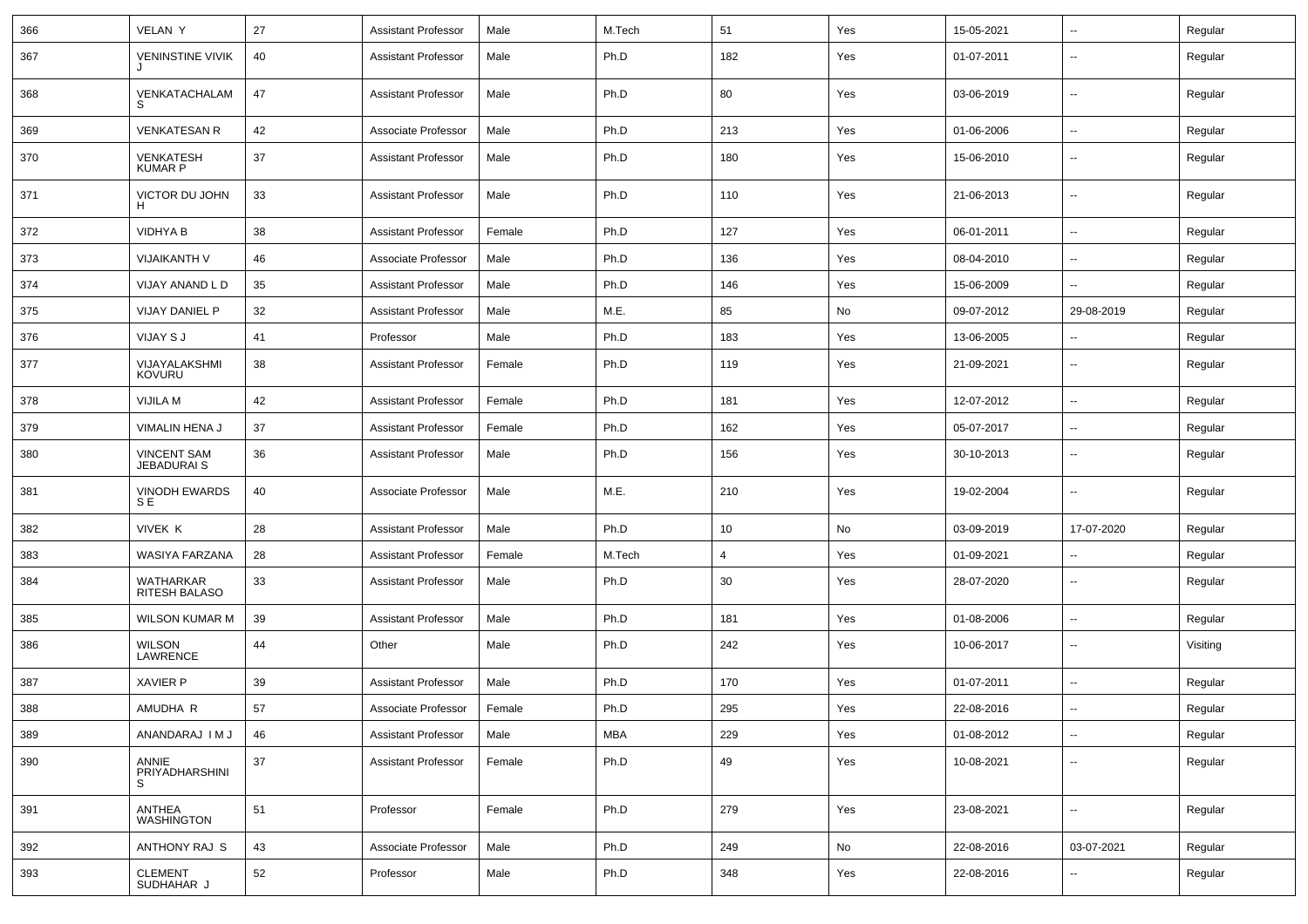| 394 | <b>EMMANUEL</b><br><b>JOSHUA S</b> | 28 | <b>Assistant Professor</b>                          | Male   | <b>MBA</b> | 27  | Yes | 14-10-2019 | $\sim$                   | Regular |
|-----|------------------------------------|----|-----------------------------------------------------|--------|------------|-----|-----|------------|--------------------------|---------|
| 395 | <b>HARIBASKAR S</b>                | 35 | <b>Assistant Professor</b>                          | Male   | <b>MBA</b> | 173 | Yes | 18-01-2021 | $\sim$                   | Regular |
| 396 | JAMUNA K                           | 32 | <b>Assistant Professor</b>                          | Female | <b>MBA</b> | 104 | Yes | 03-01-2013 | н.                       | Regular |
| 397 | JERRIN ISSAC<br>SAM                | 31 | <b>Assistant Professor</b>                          | Male   | <b>SET</b> | 30  | No  | 18-06-2018 | 18-12-2020               | Regular |
| 398 | JOHNY SAMUVEL J                    | 28 | <b>Assistant Professor</b>                          | Male   | <b>MBA</b> | 49  | Yes | 02-12-2019 | $\sim$                   | Regular |
| 399 | KALPANA SAI B                      | 41 | Associate Professor                                 | Female | Ph.D       | 140 | No  | 21-09-2016 | 30-06-2021               | Regular |
| 400 | <b>KARTHIKEYAN K</b>               | 44 | <b>Assistant Professor</b>                          | Male   | Ph.D       | 231 | Yes | 01-05-2015 |                          | Regular |
| 401 | NISHA MALINI G                     | 53 | <b>Assistant Professor</b>                          | Female | M. Phil    | 161 | Yes | 22-08-2016 | ⊷.                       | Regular |
| 402 | PETER KUMAR F J                    | 55 | Associate Professor                                 | Male   | Ph.D       | 314 | Yes | 22-08-2016 | $\sim$                   | Regular |
| 403 | PRADEEP<br><b>MARSHAL C</b>        | 29 | <b>Assistant Professor</b>                          | Male   | <b>MBA</b> | 60  | Yes | 29-11-2019 | $\sim$                   | Regular |
| 404 | PRAISING LINIJAH<br>N L            | 43 | <b>Assistant Professor</b>                          | Female | <b>MBA</b> | 186 | Yes | 22-08-2016 | $\sim$                   | Regular |
| 405 | SALOMI <sub>I</sub>                | 37 | <b>Assistant Professor</b>                          | Female | <b>MBA</b> | 137 | Yes | 02-07-2014 | н.                       | Regular |
| 406 | SAMUEL JOSEPH<br>C                 | 53 | Professor                                           | Male   | Ph.D       | 343 | Yes | 22-08-2016 | ⊶.                       | Regular |
| 407 | SENITH S                           | 34 | <b>Assistant Professor</b>                          | Female | Ph.D       | 61  | Yes | 25-07-2016 | ⊷.                       | Regular |
| 408 | STEPHEN PAUL A                     | 34 | <b>Assistant Professor</b>                          | Male   | <b>MBA</b> | 125 | Yes | 06-09-2013 | --                       | Regular |
| 409 | THIRU AROORAN<br>G T               | 46 | <b>Assistant Professor</b>                          | Male   | Ph.D       | 146 | Yes | 22-08-2016 | Ξ.                       | Regular |
| 410 | <b>SAJAN KURIEN</b>                | 62 | Dean / Principal /<br>Director / Vice<br>Chancellor | Male   | Ph.D       | 440 | Yes | 01-07-2020 |                          | Regular |
| 411 | JENITA<br>THINAKARAN               | 55 | Professor                                           | Female | Ph.D       | 272 | Yes | 03-04-2019 | $\overline{\phantom{a}}$ | Regular |
| 412 | PHILIP SRIDHAR R                   | 61 | Professor                                           | Male   | Ph.D       | 447 | Yes | 03-09-2019 | ⊷.                       | Regular |
| 413 | CHINNUSAMY C                       | 62 | Professor                                           | Male   | Ph.D       | 361 | Yes | 23-07-2020 | -−                       | Regular |
| 414 | JOSEPH PA                          | 65 | Professor                                           | Male   | Ph.D       | 403 | Yes | 28-07-2020 | $\sim$                   | Regular |
| 415 | KURIEN MO                          | 62 | Professor                                           | Male   | Ph.D       | 451 | Yes | 04-01-2021 | −−                       | Regular |
| 416 | DEVADAS V S                        | 63 | Professor                                           | Male   | Ph.D       | 317 | Yes | 03-05-2021 | $\overline{\phantom{a}}$ | Regular |
| 417 | MAREEN<br>ABRAHAM                  | 60 | Professor                                           | Female | Ph.D       | 217 | Yes | 18-08-2021 | $\sim$                   | Regular |
| 418 | WILSON D                           | 65 | Professor                                           | Male   | Ph.D       | 396 | Yes | 19-08-2021 | $\sim$                   | Regular |
| 419 | SATHEESHAN KN                      | 61 | Professor                                           | Male   | Ph.D       | 389 | Yes | 23-08-2021 | ⊶.                       | Regular |
| 420 | AHAMED P                           | 66 | Professor                                           | Male   | Ph.D       | 360 | Yes | 23-08-2021 | -−                       | Regular |
| 421 | REHUMATH NIZA<br>T J               | 64 | Professor                                           | Female | Ph.D       | 408 | Yes | 23-08-2021 | $\sim$                   | Regular |
| 422 | <b>USHA MATHEW</b>                 | 61 | Professor                                           | Female | Ph.D       | 372 | Yes | 27-08-2021 | Щ,                       | Regular |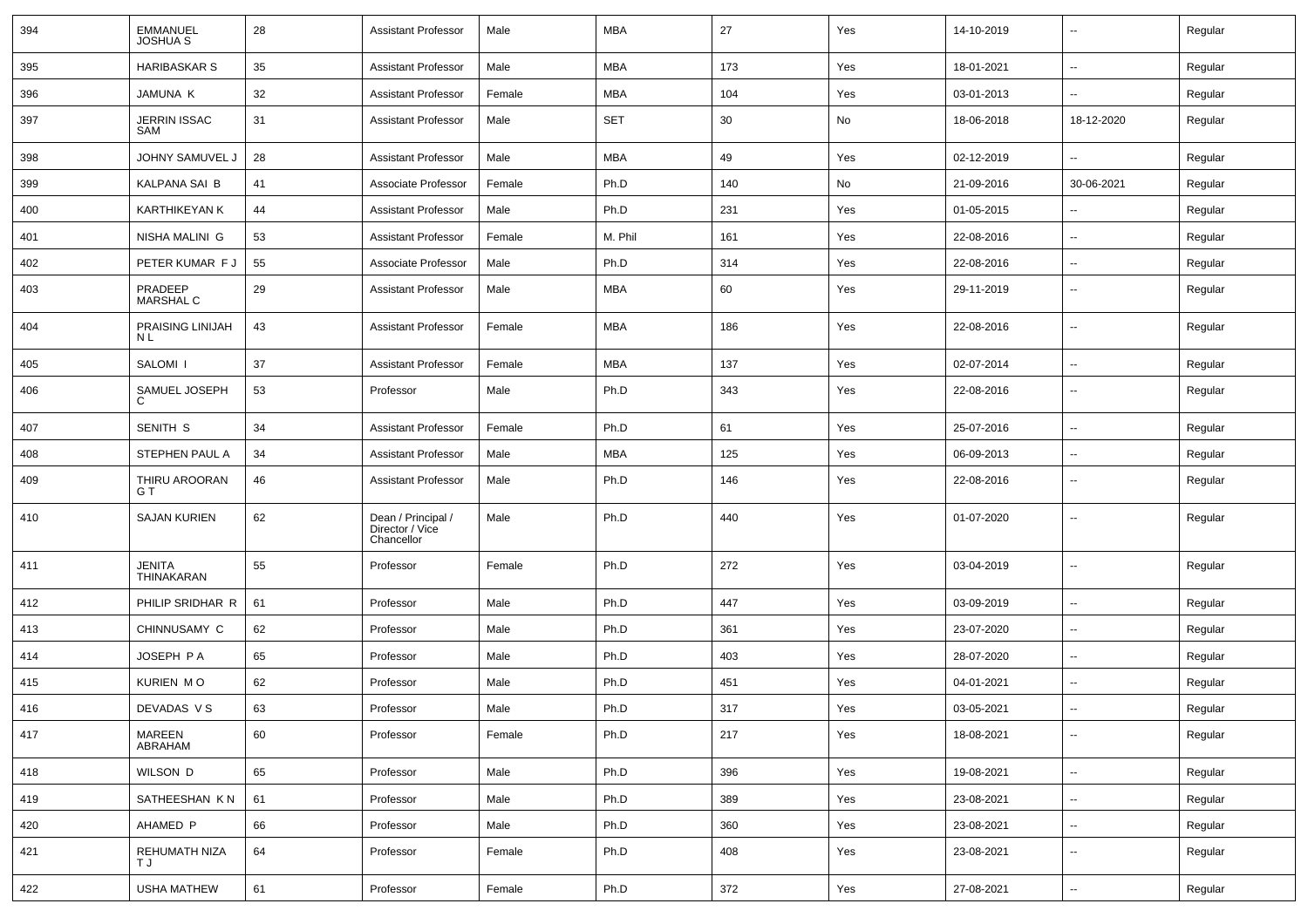| 423 | NATARAJAN K                                | 55 | Associate Professor        | Male   | Ph.D       | 306 | Yes | 12-09-2018 | $\sim$                   | Regular  |
|-----|--------------------------------------------|----|----------------------------|--------|------------|-----|-----|------------|--------------------------|----------|
| 424 | <b>ISAAC MANUEL R</b>                      | 44 | Associate Professor        | Male   | Ph.D       | 184 | Yes | 28-07-2020 | $\overline{\phantom{a}}$ | Regular  |
| 425 | PALANICHAMY V                              | 46 | Associate Professor        | Male   | Ph.D       | 159 | Yes | 03-06-2019 |                          | Regular  |
| 426 | SANDHYA E                                  | 57 | Other                      | Female | Ph.D       | 349 | Yes | 02-08-2021 | $\overline{\phantom{a}}$ | Visiting |
| 427 | KUMARI SUGITHA<br>ТC                       | 41 | <b>Assistant Professor</b> | Female | Ph.D       | 121 | Yes | 28-07-2020 | $\overline{\phantom{a}}$ | Regular  |
| 428 | RANCHANA P                                 | 34 | <b>Assistant Professor</b> | Female | Ph.D       | 72  | Yes | 28-07-2020 | $\overline{\phantom{a}}$ | Regular  |
| 429 | VARA PRASAD C                              | 38 | <b>Assistant Professor</b> | Male   | Ph.D       | 67  | Yes | 28-07-2020 | $\sim$                   | Regular  |
| 430 | RAMCHANDER S                               | 34 | <b>Assistant Professor</b> | Male   | Ph.D       | 63  | Yes | 11-06-2021 | $\sim$                   | Regular  |
| 431 | SOWMEYA S                                  | 32 | <b>Assistant Professor</b> | Female | <b>NET</b> | 76  | Yes | 04-08-2017 | $\overline{\phantom{a}}$ | Regular  |
| 432 | PRAVEENA<br>KATHARINE S                    | 41 | <b>Assistant Professor</b> | Female | Ph.D       | 82  | Yes | 25-05-2018 | --                       | Regular  |
| 433 | USHANANDHINI S                             | 44 | <b>Assistant Professor</b> | Female | Ph.D       | 88  | Yes | 16-07-2018 | $\overline{\phantom{a}}$ | Regular  |
| 434 | VINU RADHA R                               | 44 | <b>Assistant Professor</b> | Female | Ph.D       | 78  | Yes | 13-08-2018 | --                       | Regular  |
| 435 | <b>SUMAIYA</b><br>PARVEEN S                | 33 | Assistant Professor        | Female | Ph.D       | 39  | Yes | 12-12-2018 | --                       | Regular  |
| 436 | JEYAPANDIYAN N                             | 34 | <b>Assistant Professor</b> | Male   | Ph.D       | 67  | Yes | 10-01-2019 | --                       | Regular  |
| 437 | JAYAPRADHA C                               | 29 | <b>Assistant Professor</b> | Female | <b>NET</b> | 34  | Yes | 09-04-2019 | $\overline{\phantom{a}}$ | Regular  |
| 438 | RATHIKANNU S                               | 39 | <b>Assistant Professor</b> | Female | Ph.D       | 54  | Yes | 13-06-2019 | $\sim$                   | Regular  |
| 439 | SUSANPOONGUZH<br>ALI R                     | 29 | <b>Assistant Professor</b> | Female | Ph.D       | 27  | Yes | 13-06-2019 | $\overline{\phantom{a}}$ | Regular  |
| 440 | SAMUNDESWARI<br>R                          | 31 | <b>Assistant Professor</b> | Female | Ph.D       | 27  | Yes | 13-06-2019 | $\overline{\phantom{a}}$ | Regular  |
| 441 | KAVITHA V                                  | 43 | <b>Assistant Professor</b> | Female | Ph.D       | 86  | Yes | 17-06-2019 | -−                       | Regular  |
| 442 | <b>ADLIN PRICILLA</b><br><b>VASANTHI E</b> | 32 | <b>Assistant Professor</b> | Female | Ph.D       | 39  | Yes | 22-07-2019 | $\overline{\phantom{a}}$ | Regular  |
| 443 | MADHUMITHA B                               | 29 | <b>Assistant Professor</b> | Female | Ph.D       | 25  | Yes | 24-07-2019 | $\sim$                   | Regular  |
| 444 | UDHAYA KUMAR K                             | 36 | <b>Assistant Professor</b> | Male   | Ph.D       | 47  | Yes | 13-08-2019 | $\overline{\phantom{a}}$ | Regular  |
| 445 | PATRICIA KALAI<br>ARASI J                  | 43 | <b>Assistant Professor</b> | Female | Ph.D       | 58  | Yes | 19-08-2019 |                          | Regular  |
| 446 | MONIKA G                                   | 28 | Assistant Professor        | Female | Ph.D       | 21  | Yes | 02-12-2019 |                          | Regular  |
| 447 | SUGANTHY V S                               | 47 | <b>Assistant Professor</b> | Female | Ph.D       | 54  | Yes | 02-12-2019 | $\sim$                   | Regular  |
| 448 | THERESA K                                  | 29 | <b>Assistant Professor</b> | Female | Ph.D       | 13  | Yes | 28-07-2020 | $\overline{\phantom{a}}$ | Regular  |
| 449 | MATHIVATHANI C                             | 29 | Assistant Professor        | Female | Ph.D       | 21  | Yes | 28-07-2020 | $\sim$                   | Regular  |
| 450 | ANITHA M                                   | 34 | <b>Assistant Professor</b> | Female | Ph.D       | 25  | Yes | 28-07-2020 | $\overline{\phantom{a}}$ | Regular  |
| 451 | NAVANEETHAM B                              | 30 | <b>Assistant Professor</b> | Female | Ph.D       | 13  | Yes | 03-08-2020 | $\sim$                   | Regular  |
| 452 | SEEMANTINI<br>NADIGER                      | 34 | <b>Assistant Professor</b> | Female | Ph.D       | 27  | Yes | 16-11-2020 | н.                       | Regular  |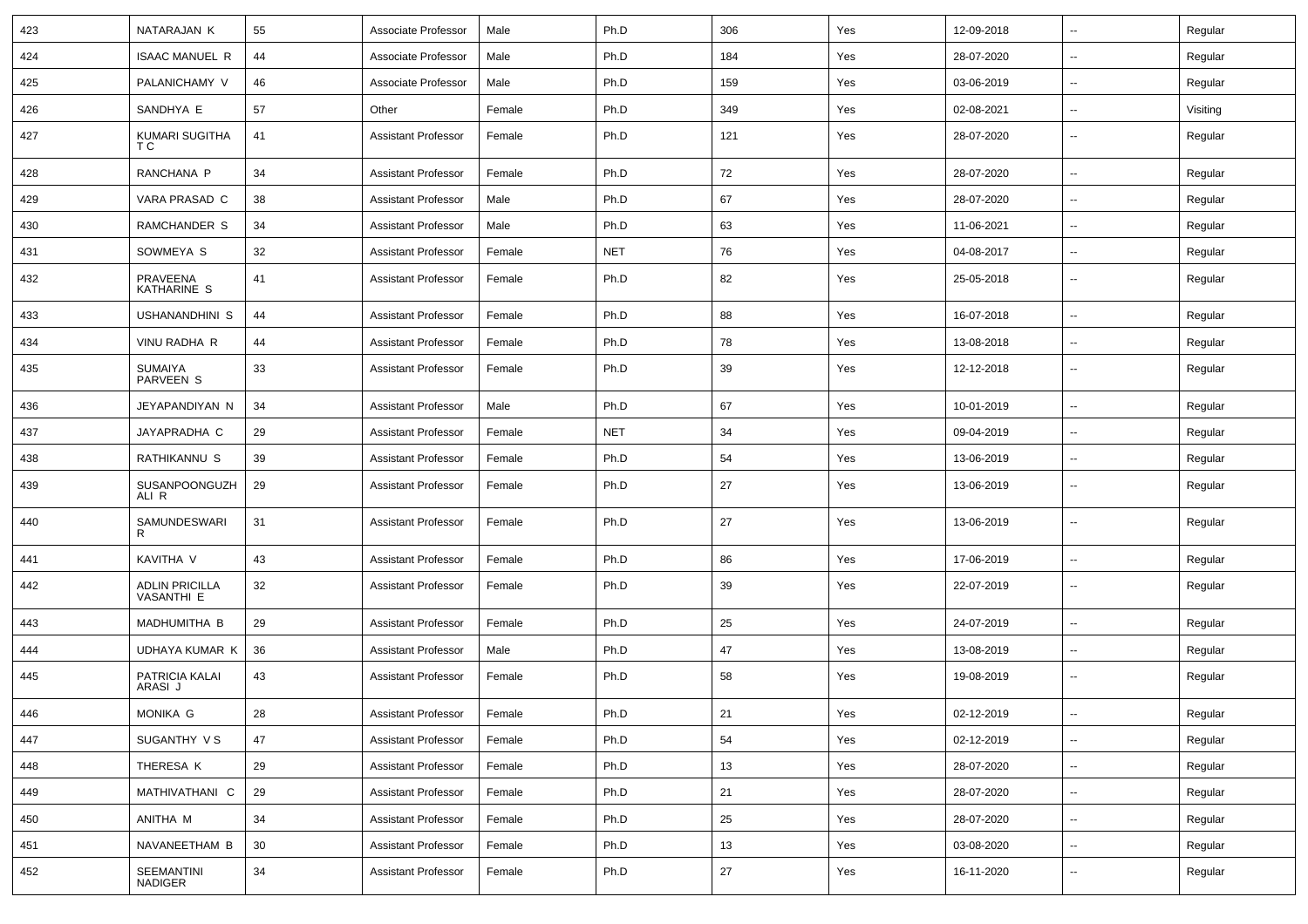| 453 | <b>LYDIA PRAMITHA</b>               | 29 | <b>Assistant Professor</b> | Female | Ph.D       | 9              | Yes                          | 01-12-2020 | $\overline{\phantom{a}}$ | Regular |
|-----|-------------------------------------|----|----------------------------|--------|------------|----------------|------------------------------|------------|--------------------------|---------|
| 454 | SHARMILI K                          | 29 | <b>Assistant Professor</b> | Female | Ph.D       | 35             | Yes                          | 02-12-2020 | $\overline{\phantom{a}}$ | Regular |
| 455 | DISHANT JOJIT<br><b>JAMES</b>       | 27 | <b>Assistant Professor</b> | Male   | Ph.D       | 9              | Yes                          | 03-01-2020 | --                       | Regular |
| 456 | YASODHA M                           | 28 | <b>Assistant Professor</b> | Female | Ph.D       | 23             | Yes                          | 09-12-2020 | --                       | Regular |
| 457 | MINITHRA R                          | 29 | <b>Assistant Professor</b> | Female | Ph.D       | 3              | Yes                          | 08-06-2021 | $\overline{\phantom{a}}$ | Regular |
| 458 | SRINIVASAN J                        | 36 | <b>Assistant Professor</b> | Male   | Ph.D       | 91             | Yes                          | 09-08-2021 | --                       | Regular |
| 459 | MILSHA GEORGE                       | 31 | <b>Assistant Professor</b> | Female | Ph.D       | 13             | Yes                          | 18-08-2021 | --                       | Regular |
| 460 | SACHU SARA<br>SABU                  | 30 | <b>Assistant Professor</b> | Female | <b>NET</b> | 25             | Yes                          | 18-08-2021 | $\overline{\phantom{a}}$ | Regular |
| 461 | NAVEENKUMAR R                       | 29 | <b>Assistant Professor</b> | Male   | <b>NET</b> | -1             | Yes                          | 23-08-2021 | $\overline{\phantom{a}}$ | Regular |
| 462 | <b>KARISHMA</b><br><b>SEBASTIAN</b> | 28 | <b>Assistant Professor</b> | Female | <b>NET</b> | -1             | Yes                          | 23-08-2021 | --                       | Regular |
| 463 | SANGEETHA B                         | 28 | <b>Assistant Professor</b> | Female | Ph.D       |                | Yes                          | 27-08-2021 | $\overline{\phantom{a}}$ | Regular |
| 464 | AMRITHA K                           | 28 | <b>Assistant Professor</b> | Female | Ph.D       | -1             | Yes                          | 27-08-2021 | $\overline{\phantom{a}}$ | Regular |
| 465 | POORNIMA C P                        | 28 | <b>Assistant Professor</b> | Female | <b>NET</b> | 16             | Yes                          | 01-11-2021 | $\overline{\phantom{a}}$ | Regular |
| 466 | PRAN M                              | 38 | <b>Assistant Professor</b> | Male   | M.V.Sc     | 84             | Yes                          | 01-09-2021 | $\overline{\phantom{a}}$ | Regular |
| 467 | <b>UMESH</b><br>CHIMMALAGI          | 28 | <b>Assistant Professor</b> | Male   | Ph.D       | $\mathbf 1$    | Yes                          | 02-09-2021 | --                       | Regular |
| 468 | AMRUTHA P                           | 28 | <b>Assistant Professor</b> | Female | <b>NET</b> | -1             | Yes                          | 13-09-2021 | --                       | Regular |
| 469 | SHELY MARY<br><b>KOSHY</b>          | 32 | <b>Assistant Professor</b> | Female | Ph.D       | 53             | Yes                          | 13-09-2021 | $\overline{\phantom{a}}$ | Regular |
| 470 | <b>ANITROSA</b><br><b>INNAZENT</b>  | 28 | <b>Assistant Professor</b> | Female | <b>NET</b> | $\overline{1}$ | Yes                          | 13-09-2021 | $\overline{\phantom{a}}$ | Regular |
| 471 | MANJULA B S                         | 29 | <b>Assistant Professor</b> | Female | Ph.D       | 24             | Yes                          | 08-11-2021 | $\overline{\phantom{a}}$ | Regular |
| 472 | DINESH KUMAR P                      | 27 | <b>Assistant Professor</b> | Male   | <b>NET</b> |                | Yes                          | 08-11-2021 | $\overline{\phantom{a}}$ | Regular |
| 473 | MALLIKA VIJAYA<br>KUMAR             | 52 | <b>Assistant Professor</b> | Female | Ph.D       | 149            | Yes                          | 02-07-2014 | --                       | Regular |
| 474 | SARANYA B                           | 33 | <b>Assistant Professor</b> | Female | <b>SET</b> | 49             | Yes                          | 10-08-2020 | --                       | Regular |
| 475 | VIJAYA KUMAR K                      | 59 | <b>Assistant Professor</b> | Male   | M.A        | 441            | No                           | 30-07-2021 | 03-12-2021               | Regular |
| 476 | KOKILA P                            | 34 | <b>Assistant Professor</b> | Female | M. Phil    | 15             | $\operatorname{\mathsf{No}}$ | 07-07-2021 | 03-12-2021               | Regular |
| 477 | SANKARI M                           | 53 | <b>Assistant Professor</b> | Female | Ph.D       | 275            | No                           | 07-07-2021 | 03-12-2021               | Regular |
| 478 | MUTHAMIZH<br>SELVAN A               | 44 | <b>Assistant Professor</b> | Male   | Ph.D       | 123            | No                           | 07-07-2021 | 03-12-2021               | Regular |
| 479 | SOFIA JOGHEE                        | 39 | <b>Assistant Professor</b> | Female | <b>MBA</b> | 157            | No                           | 07-07-2021 | 03-12-2021               | Regular |
| 480 | JERRY WILSON S                      | 31 | <b>Assistant Professor</b> | Male   | M.Sc.      | 1              | No                           | 30-07-2021 | 03-12-2021               | Regular |
| 481 | MAHILA VASANTHI<br>THANGAM D        | 49 | Associate Professor        | Female | Ph.D       | 218            | Yes                          | 04-06-2018 | --                       | Regular |